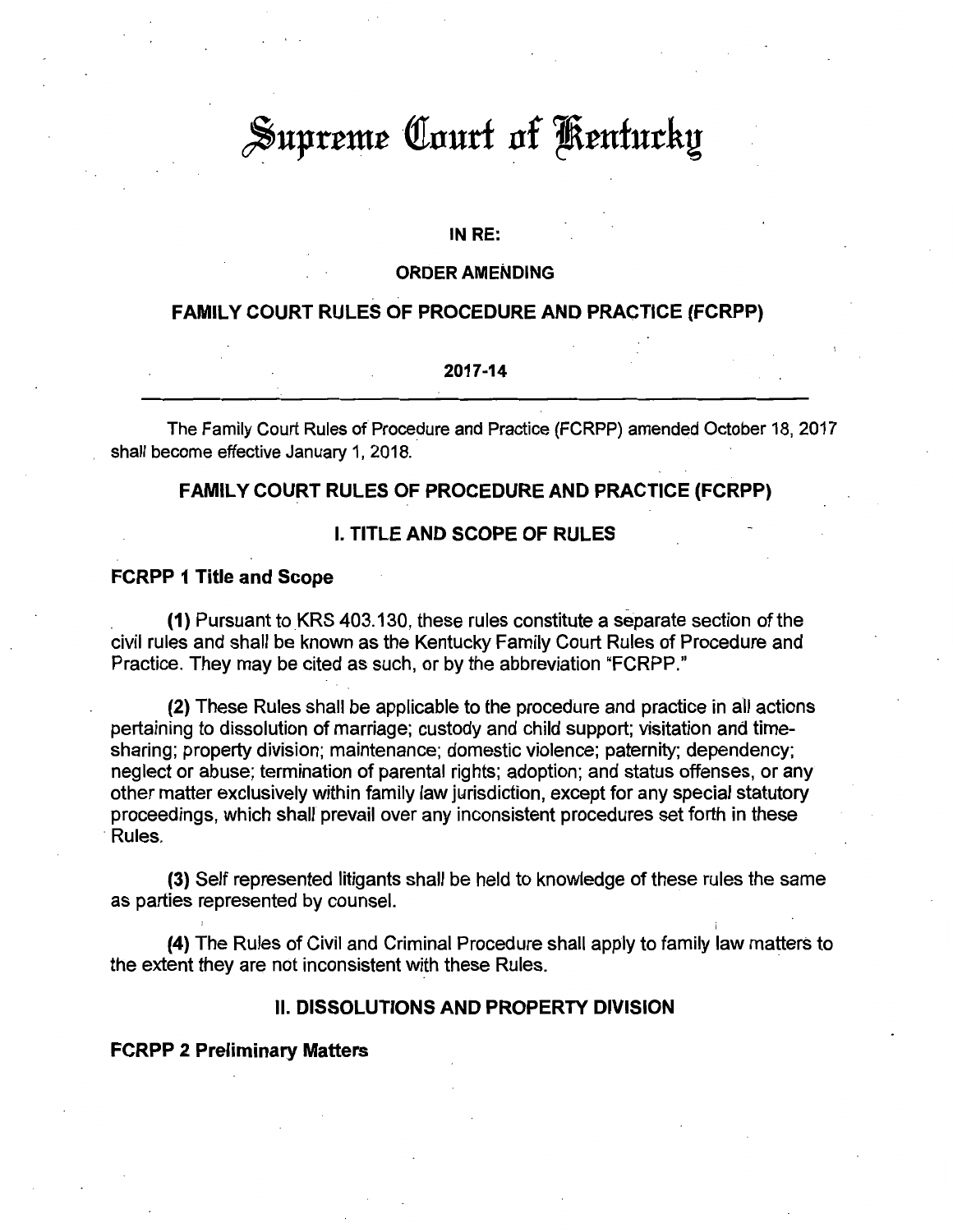· **(1 ). Original Pleadings.** All original pleadings, including forms, in a dissolution action shall be signed by the preparer, filed with the clerk of the court, and if applicable, shall include, unless otherwise ordered by the court, the following:

(a) A verified petition;

(b) Proof of service;

(c) A verified response, or a verified entry of appearance in lieu of a response;

(d) Unless waived by the court pursuant to KRS 403.180(4)(b), a verified separation agreement;

(e) The Final Verified Disclosure Statement;

(f) A verified waiver of notice of final hearing;

(g) A verified deposition or interrogatories for proof of the allegations of the petition if done without a. hearing;

(h) A divorce education certificate; and

(i) A child support work sheet.

**(2) Multiple Actions.** When actions concerning the same subject matter are filed in different circuits, the first action filed shall be the controlling action, subject to transfer by the court of that circuit on a motion for forum non conveniens or other appropriate legal grounds. A motion for transfer shall be filed prior to or with the response. On notice to the parties, the courts in both circuits may confer concerning the proper venue.

(3) **Preliminary. Mandatory Disclosure. A** preliminary verified disclosure statement which contains the contents of the official AOC form, AOC-238, Preliminary Verified Disclosure Statement, shall be exchanged between the parties within 45 days of service of the petition on 'the respondent, and objections thereto shall be exchanged 20 days thereafter but the disclosures shall not be filed in the record unless ordered by the court or required by local rule. The official AOC form, AOC-238, is available for use in compliance with this rule.

**(4) Exchange of Information and Documents.** The parties shall sign and return specific releases for relevant information and documents unless objected to in writing . . Such releases shall contain a provision directing that any information and/or documents provided in writing to the requesting counsel or pro se party shall simultaneously be transmitted to the other counsel or pro se party, at requesting party's expense. Upon objection, the requesting party may file a motion to compel.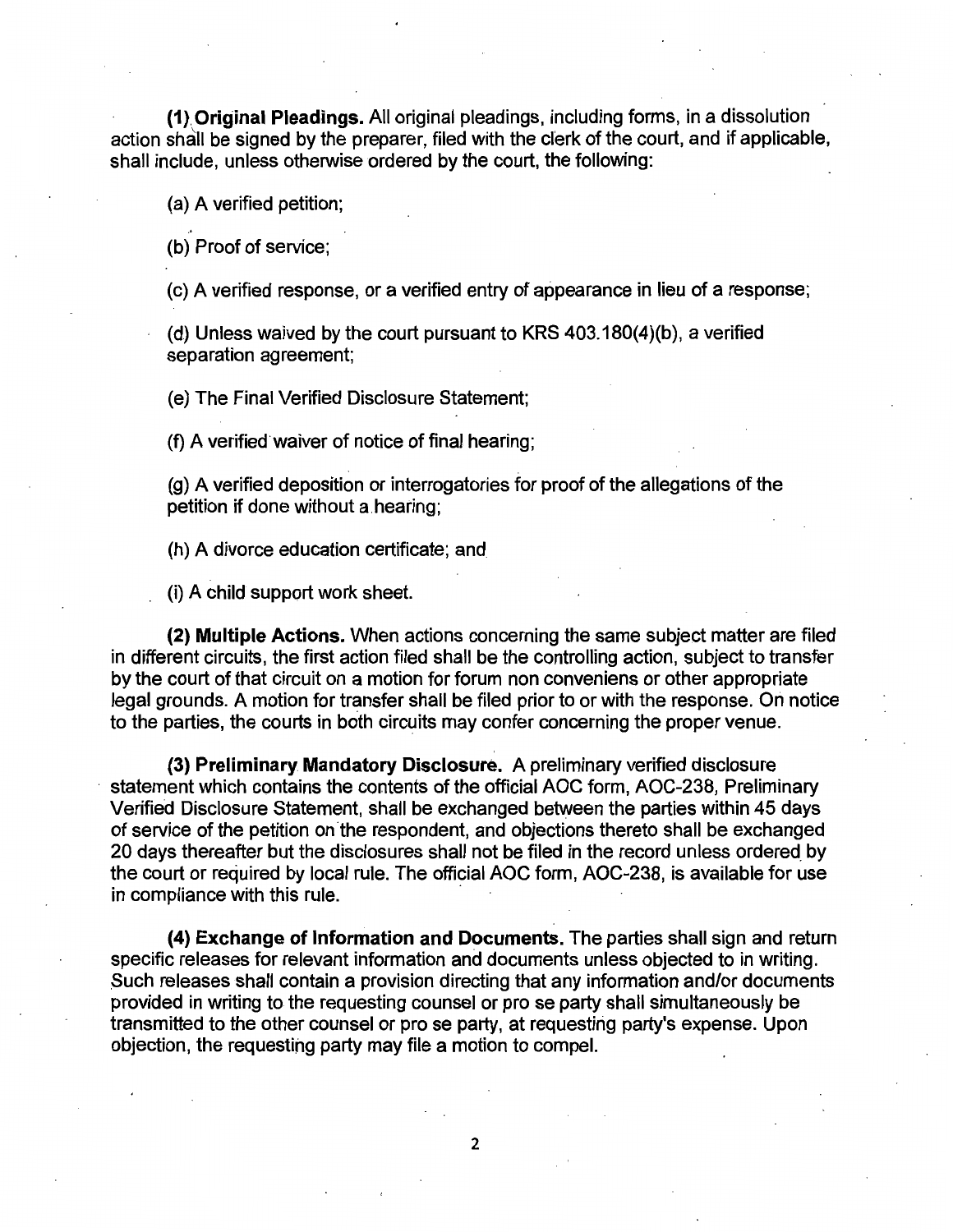(5) Status Quo Orders. Without limiting a party's relief under CR 65, upon notice and opportunity to be heard, a court may enter a status quo order regarding disposition of the marital estate. Any such order may be entered on the AOC-237. A status quo order may include but not be limited to the following:

(a) Neither party shall, except as necessary to pay reasonable living expenses, incur unreasonable debt, sell, encumber, gift, bequeath or in any manner transfer, convey or dissipate any property, cash, stocks or other assets currently in their possession or in the control of another person, company, legal entity or family member without permission of the court or an agreed order signed by both parties or their attorneys.

(b) Neither party shall allow the cancellation or lapse of any health, life, automobile, casualty or disability insurance currently covering themselves or a family member or change the named beneficiaries on such policies prior to receiving permission of the court or filing an agreed order signed by both parties or their attorneys.

## (6) Case Management.

(a) Mediation.~

(i) The parties may agree to mediate at any time. After notice and opportunity to be heard and unless prohibited by KRS 403.036 (domestic violence), the parties may be ordered to mediate any issues before further proceedings.

(ii) Within 10 days of a final mediation, if the parties have been unable to resolve all issues, the petitioner shall file a motion for a case management conference or final hearing date, unless previously scheduled by the court.

(b) Case Management Conference:

(i) Unless notice is given to the court that a case is being mediated, within 60 days of service of the petition upon the respondent, the petitioner shall file a motion for a case management conference.

(ii) Both parties and their counsel shall attend the conference, unless otherwise ordered by the court.

(iii) Each party shall file the following documents at least 7 days prior to the conference:

(a) Any related motions; and

(b) Any stipulations or agreements reached.

(iv) In the event of failure of a party or parties to appear at the conference, the court may, in accordance with its order, conduct a hearing in which proof may be taken or the case dismissed, as the court may determine appropriate.

(7) Trial. The trial shall not be continued except as otherwise ordered for good cause shown on the record.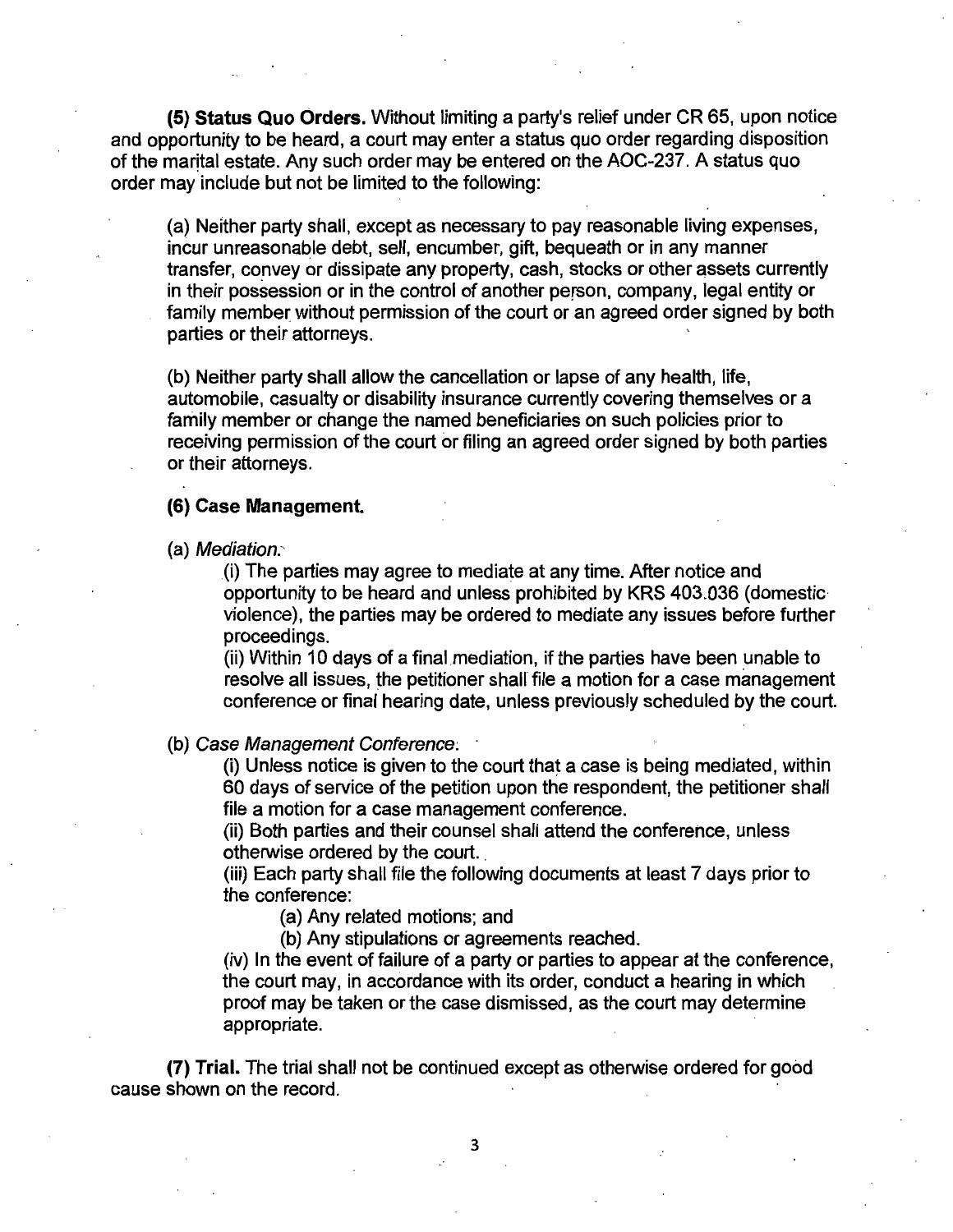## (8) Temporary Motions.

(a) Any ex parte motion shall be accompanied by a supporting affidavit sufficient to state grounds for injunctive relief, and if granted, shall be set for hearing with all parties at the earliest available date.

(b) Any pendente lite motions shall be served on the opposing party and set for a hearing before the court unless otherwise agreed to by the parties.

## FCRPP 3 Obtaining a Decree of Dissolution

## (1) Matters Not Requiring a Trial.

(a) If the parties reach an agreement on all issues, a decree of dissolution may be obtained without a trial by filing a motion or agreed order to submit for decree of dissolution of marriage, and the parties shall further comply with any local rule requiring additional filings.

(b) A decree shall not be final until the original is signed by the court and eritered by the clerk.

(c) If the parties reach an agreement on individual issues short of settling the entire case, the agreement, signed by both parties, may be submitted to the court for approval and entry.

## (2) Default cases.

In all cases of default, the motion to submit for decree shall state the following:

(a) That no answer or pleadings have been received by the moving party or counsel:

(b) That the respondent was personally served and 20 days have elapsed since service, or that a warning order attorney was appointed, has filed a report and affidavit and that 50 days have elapsed since appointment of the warning order attorney; and,

(c) Shall include certification that the motion and notice of trial or submission has been served on the opposing party at the party's last known address; and if the party is on active military duty, that the provisions of the Servicemembers Civil Relief Act have been followed.

## (3) Matters Requiring a Trial.

(a) If the parties do not reach an agreement on any or all issues, a trial shall be held, on motion, as set by the court.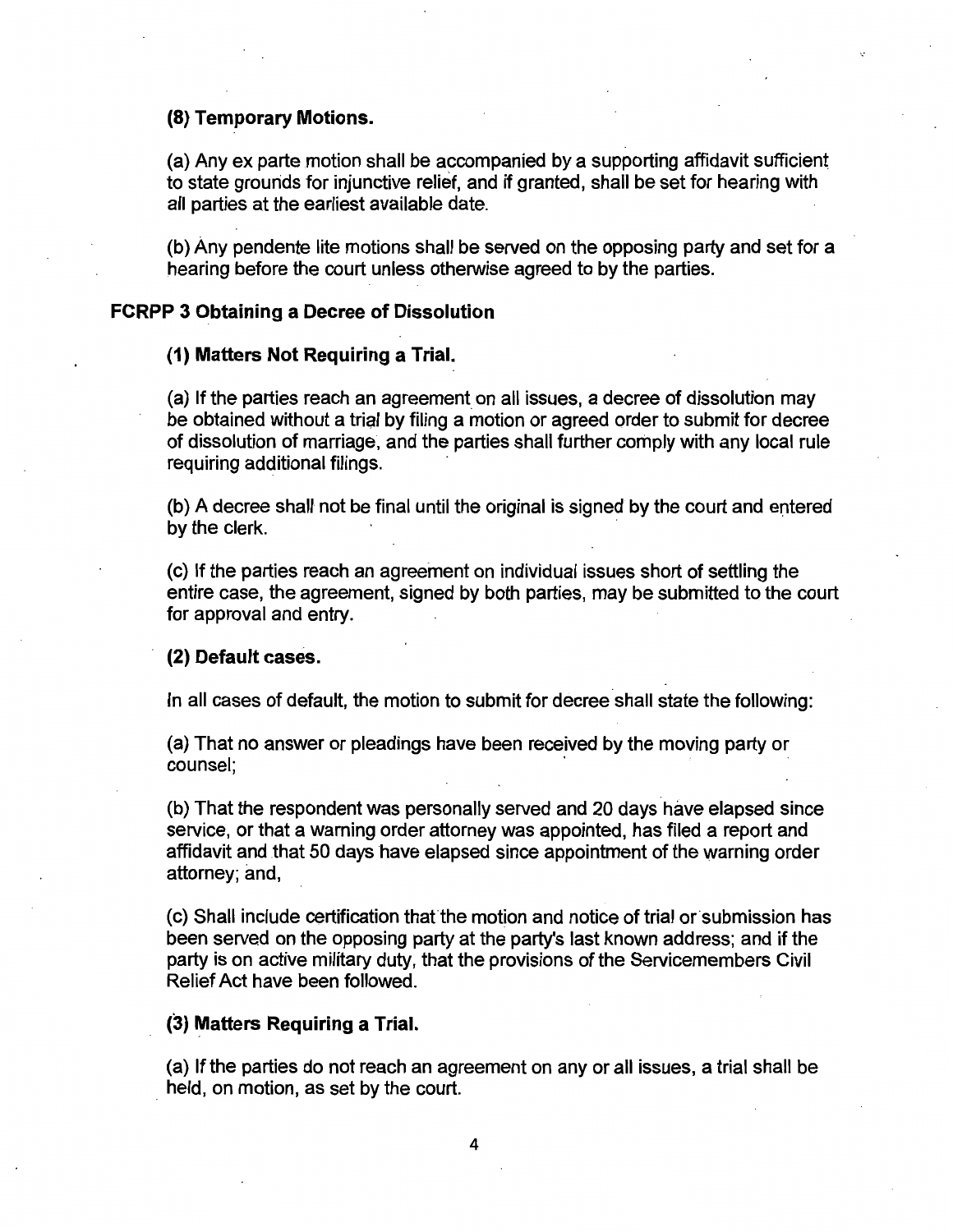(b) No later than 5 days prior to the trial, the parties shall file a final verified disclosure statement in the record if property matters are in dispute at that trial; or the parties may file an affidavit that there are no changes in circumstance since the completion of the preliminary verified disclosure statement, if filed. The final verified disclosure statement shall contain the contents of the official AOC form, AOC-239, Final Verified Disclosure Statement, which is available for use in compliance with this rule. Further, any affidavit filed in lieu of the final verified disclosure statement shall contain the content of the official AOC form, AOC-239.2, Affidavit of No Change in Circumstances Requiring the Filing of a Final Verified Disclosure Statement, which is also available for use in compliance with this rule.

(c) A copy of final verified disclosure statement or the affidavit in (b) above, together with any supporting documentation, shall be provided to the opposing party 15 days prior to trial unless otherwise ordered by the court.

# **(4) Evidence and Exhibits.**

(a) A court-appointed expert's report shall be in lieu of live testimony, unless either party subpoenas the expert to testify or unless the court orders otherwise. The party who subpoenas the expert shall be responsible for paying the expert's fee for appearance at trial, unless otherwise ordered by the court.

(b) In the trial order, the court shall order parties to exchange the list of exhibits to be submitted at trial. Absent good cause shown, failure to provide an exhibit list may result in the exclusion of such exhibit at trial.

(c) Originals of depositions, interrogatories or requests for admissions, shall not be filed in the court record unless offered as proof. The attorney who noticed the taking of a deposition, or propounded the interrogatories or requests for admissions, shall be the custodian of the record for the originals, and shall present them when directed by the court or at the request of any party.

# **FCRPP 4 Procedures Before the Domestic Relations Commissioner**

**(1)** In jurisdictions having no family court, the circuit judge may appoint a . . domestic relations commissioner, who shall serve at the pleasure of the court. The court m'ay refer domestic relations matters under KRS Chapter 403 to the domestic relations commissioner, except for domestic violence proceedings, contempt proceedings and injunctive relief proceedings. Any local rules relating to domestic relations commissioners shall be approved by the Chief Justice and be uniform in all divisions of circuit court within each county of each circuit.

**(2)** Each domestic relations commissioner shall have been licensed to practice law for at least eight years at the time of appointment, unless otherwise authorized by the Chief Justice, and shall satisfy the annual continuing legal education minimum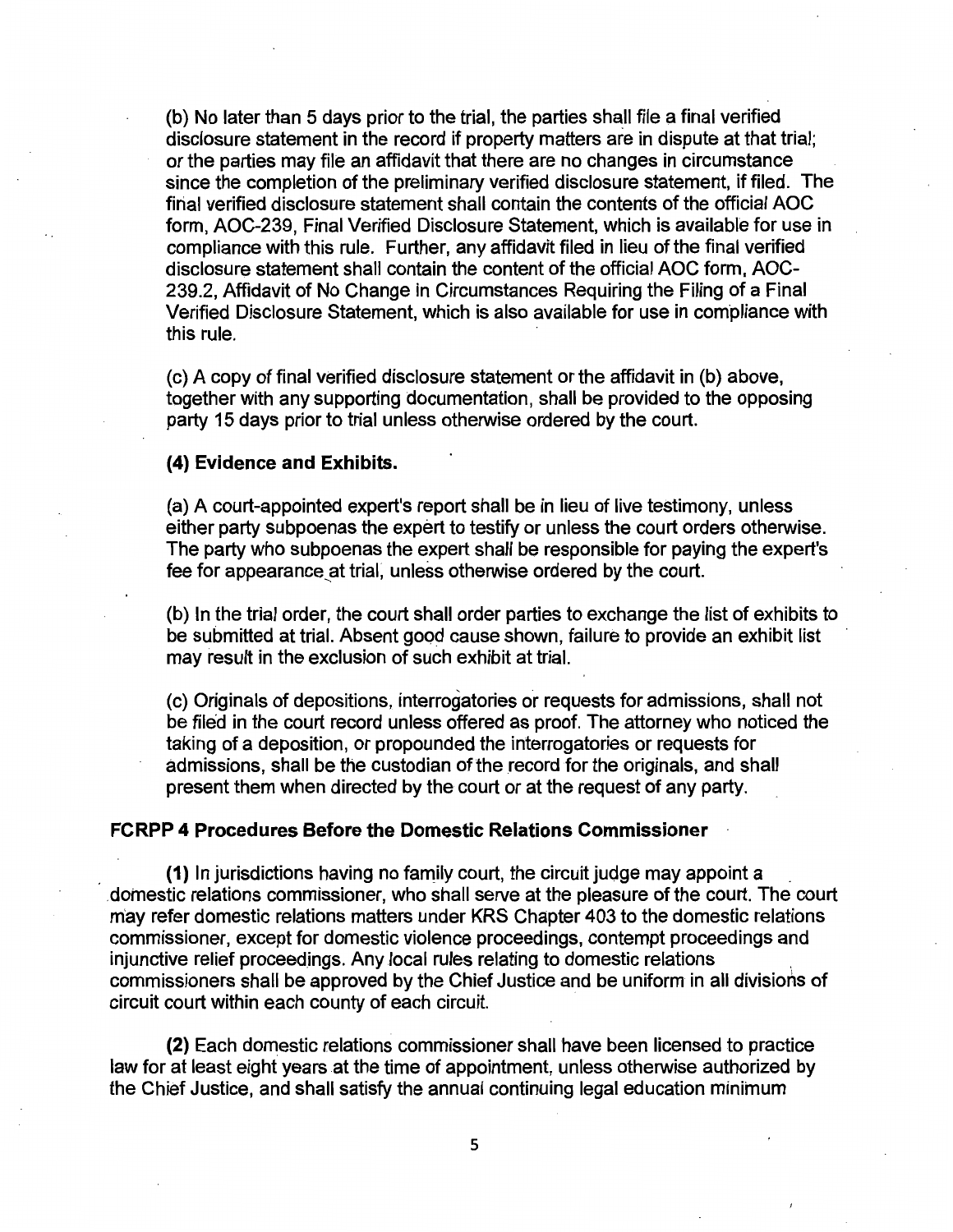requirement with domestic relations law education. Additionally, each domestic relations commissioner shall attend a training program, at least once every two years, which focuses on the dynamics and effects of domestic violence including the availability of community resources, victims' services and reporting requirements. Domestic relations commissioners shall not otherwise engage in the practice of domestic relations law.

(3) The domestic relations commissioner shall hear all matters and file a report promptly pursuant to KRS 454.350(2). Testimony may be heard orally before the -commissioner or by deposition or interrogatory. All actions involving indigents shall be heard by the commissioner without fee. Proceedings before the commissioner shall be recorded by audio or video and a recording log shall be kept. The domestic relations commissioner shall file the recorded hearings and the recording log in the record with the clerk of the court. Transcriptions shall not be required for any purpose within this Rule.

(4) The domestic. relations commissioner shall have the authority to make recommendations to the judge regarding motions for temporary orders of custody, support and maintenance. All temporary and final decrees and orders shall be entered by the court upon review of the recommendations of the domestic relations commissioner as set forth below:

(a) Within 10 days after being served with a copy of the commissioner's recommendations, any party may file written objections thereto with the court. After hearing the court may adopt the recommendations, modify them, or reject them in whole or in part, or may receive further evidence or may recommit them for further hearing,.

(b) The circuit court shall sign any recommended temporary or post-decree order within 10 days after the time for filing exceptions has run unless a motion for a hearing on the exceptions has been filed. All temporary recommendations of the domestic relations commissioner which become orders of the court shall be without prejudice and subject to the court's de novo review on final hearing.

(c) If the parties stipulate that the commissioner's findings of fact shall be final, only questions of law arising upon the recommendations shall thereafter be considered. . ·

(d)-All final decrees shall be entered by the court within 20 days of submission if no exceptions have been filed. If exceptions have been filed, entry of the final decree shall occur within 10 days of disposition of the exceptions.

(5) For any case assigned, the domestic relations commissioner shall receive a fee of \$60 per hour, assessed at a rate of \$15.00 for each quarter hour or part thereof. Such fees shall be paid through the office of circuit court clerk to the commissioner and shall be due on the fifth working day following the conclusion of the hearing. No more than \$600 shall be assessed in any case regardless of the number and length of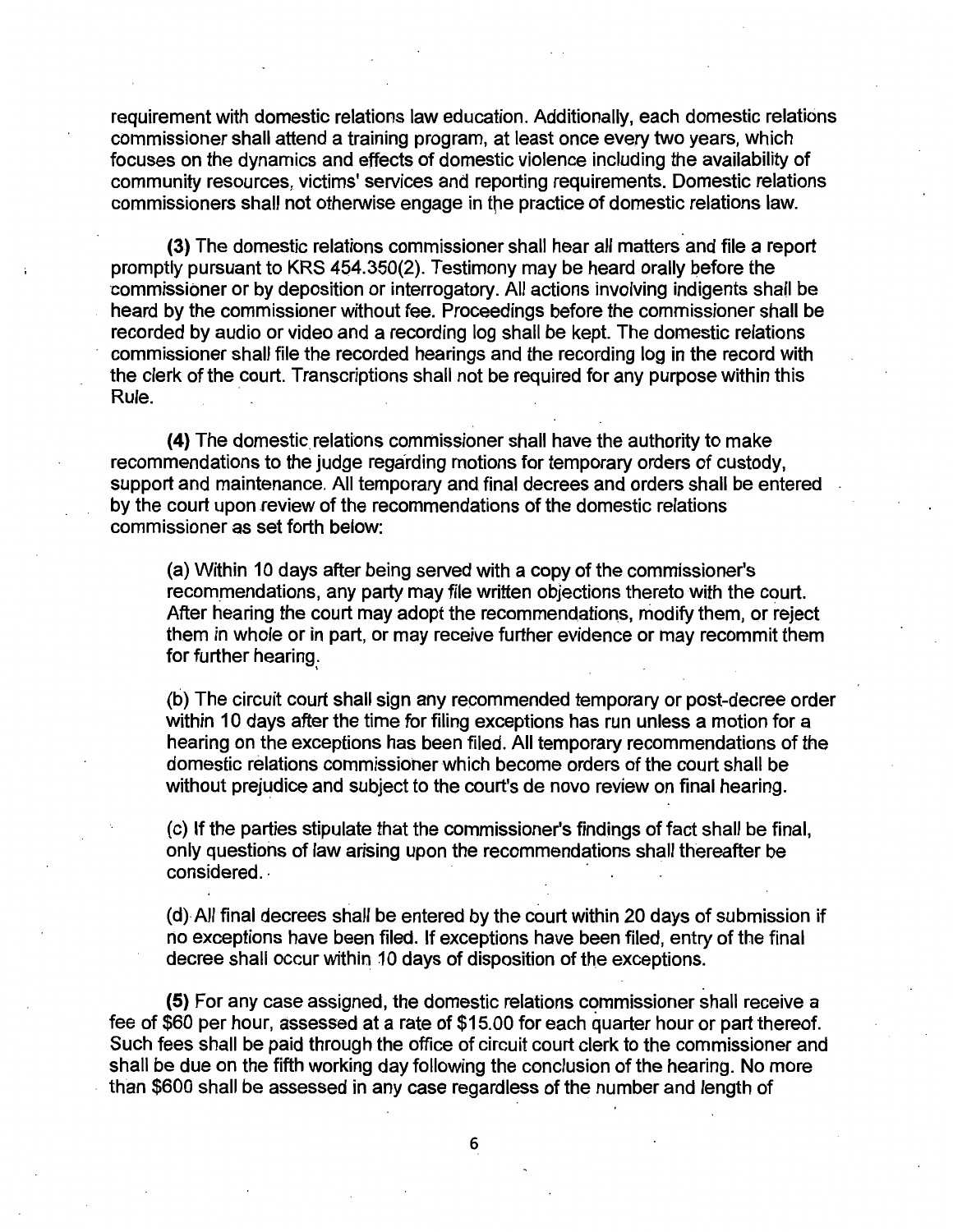hearings unless recommended by the circuit judge and approved by the Chief Justice for extraordinary circumstances shown. If a case is.reopened additional fees totaling not more than \$200 may be assessed. No more than \$15 shall be assessed in any uncontested divorce.

**(6)** The compensation of domestic relations commissioners shall be by fee charged upon·the parties, or paid out of any fund or subject matter of the action which is in the custody 6r control of the circuit court. This compensation shall be paid to the circuit court clerk, who shall issue payment to the commissioner.

**(7)** All domestic relations commissioners shall be limited in their total personal compensation derived from fees to not more than \$48,000 per annum unless approved by the Chief Justice. Fees in excess of the personal compensation of the commissioner shall be remitted to the Administrative Office of the Courts with the annual accounting for all amounts received. .

**(8)** The Administrative Office of the Courts shall establish audit and accounting standards, prescribe bookkeeping and accounting practices and procedures, and otherwise perform audits and oversee the financial accounts of domestic relations · commissioners. A copy of any audit shall be submitted by the Administrative Office of the Courts to the chief judge of the circuit. In the event that the audit reveals an accounting or other irregularity, a copy shall also be submitted to the Chief Justice.

**(9)** The commissioner shall not retain his or her recommendations as security for his or her compensation. When the party ordered to pay the compensation allowed by the court does not pay it after notice and within the time prescribed by the court, that party may be subject to civil contempt.

## **FRCPP 5. Maintenance**

**(1) Motions to Establish or Modify Temporary or Permanent Maintenance.** 

(a) All motions to establish or modify temporary or permanent maintenance shall be accompanied by the following:

(i) A statement from movant setting forth the amount of maintenance requested.

(ii) Copies of the movant's last three pay stubs or, if movant is selfemployed, proof of the movant's current income.

(iii) An affidavit setting forth movant's monthly expenses and income and the monthly income of the party against whom the motion is brought, if known.

(iv) The most recently filed federal and state income tax return.

(v) The notice of hearing accompanying the motion shall contain the following statement "You must file with the Court, at least 24 hours prior to the time of the hearing, copies of your last three pay stubs, or if self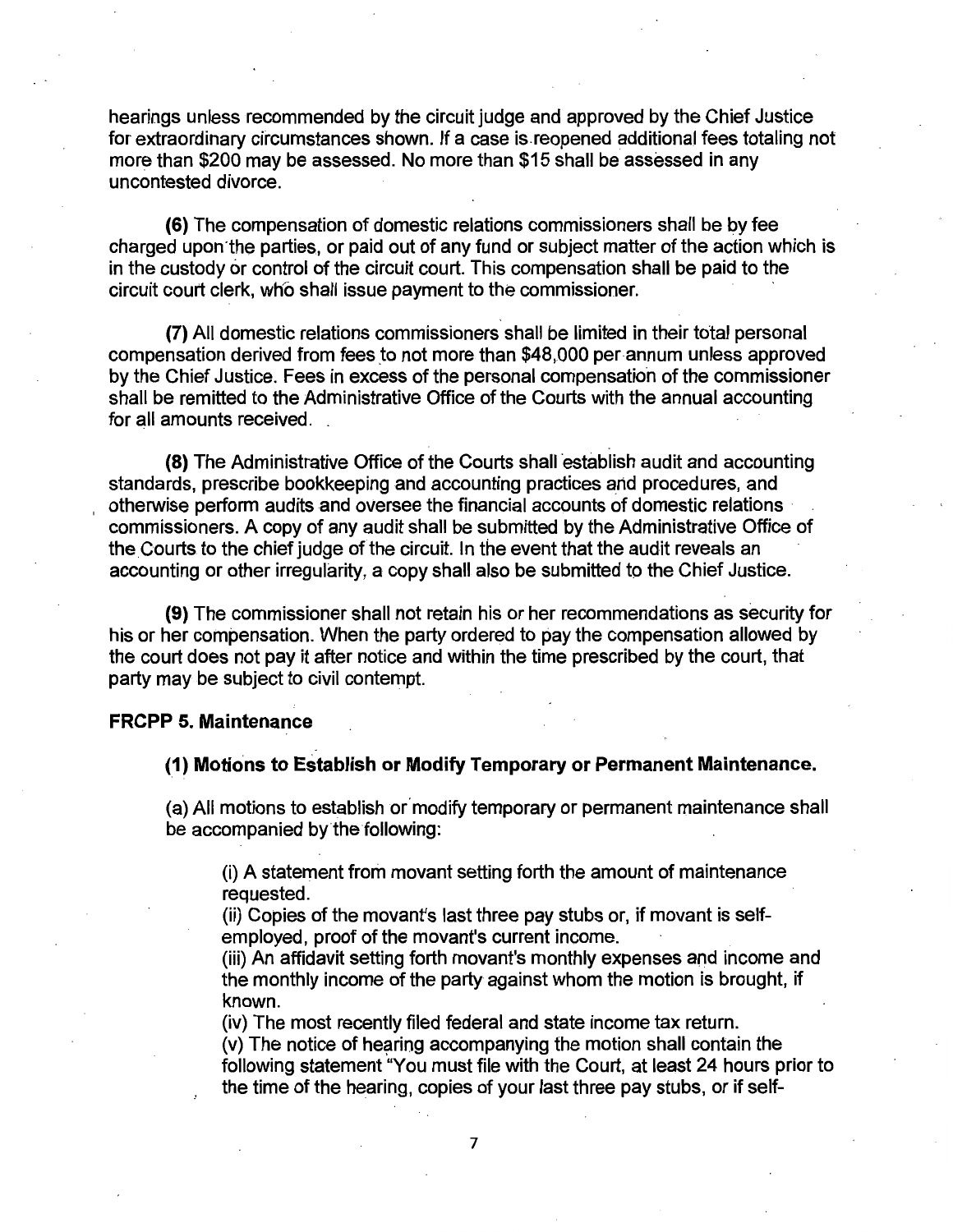employed, proof of your current income, your most recently filed federal and state income tax returns and an affidavit setting forth your monthly expenses and income."

(b) A respondent shall file the following information with the court and serve the movant at least 24 hours prior to the hearing:

(i) Copies of the respondent's last three pay stubs or, if self-employed, proof of current income. .

(ii) The most recently filed federal and state income tax returns. (iii) An affidavit setting forth the respondent's monthly expenses and

income.

# Ill. **CUSTODY, SHARED PARENTING, VISITATION AND SUPPORT**

## **FCRPP 6 General Provisions**

**(1)** The provisions of this section shall apply to all actions in which there are disputes regarding custody, shared parenting, visitation or support.

**(2) A** parent or custodian may move for, or the court may order, one or more of the following, which may be apportioned at the expense of the parents or custodians:

(a) A custody evaluation;

(b) Psychological evaluation(s) of a parent or parents or custodians, or child(ren);

 $\overline{\phantom{a}}$ 

(c) Family counseling;

(d) Mediation;

(e) Appointment of a guardian ad litem;

(f) Appointment of a friend of the court or de facto friend of the court;

(g) Appointment of such other professional(s) for opinions or advice which the court deems appropriate; or,

(h) Such other action deemed appropriate by the court.

(3) The court or domestic relations commissioner shall conduct a hearing on any motion for temporary custody, time sharing, visitation or child support, within 60 days of the filing of the motion except for good cause stated on the record. Nothing herein prevents the parties from entering into an agreement on these issues.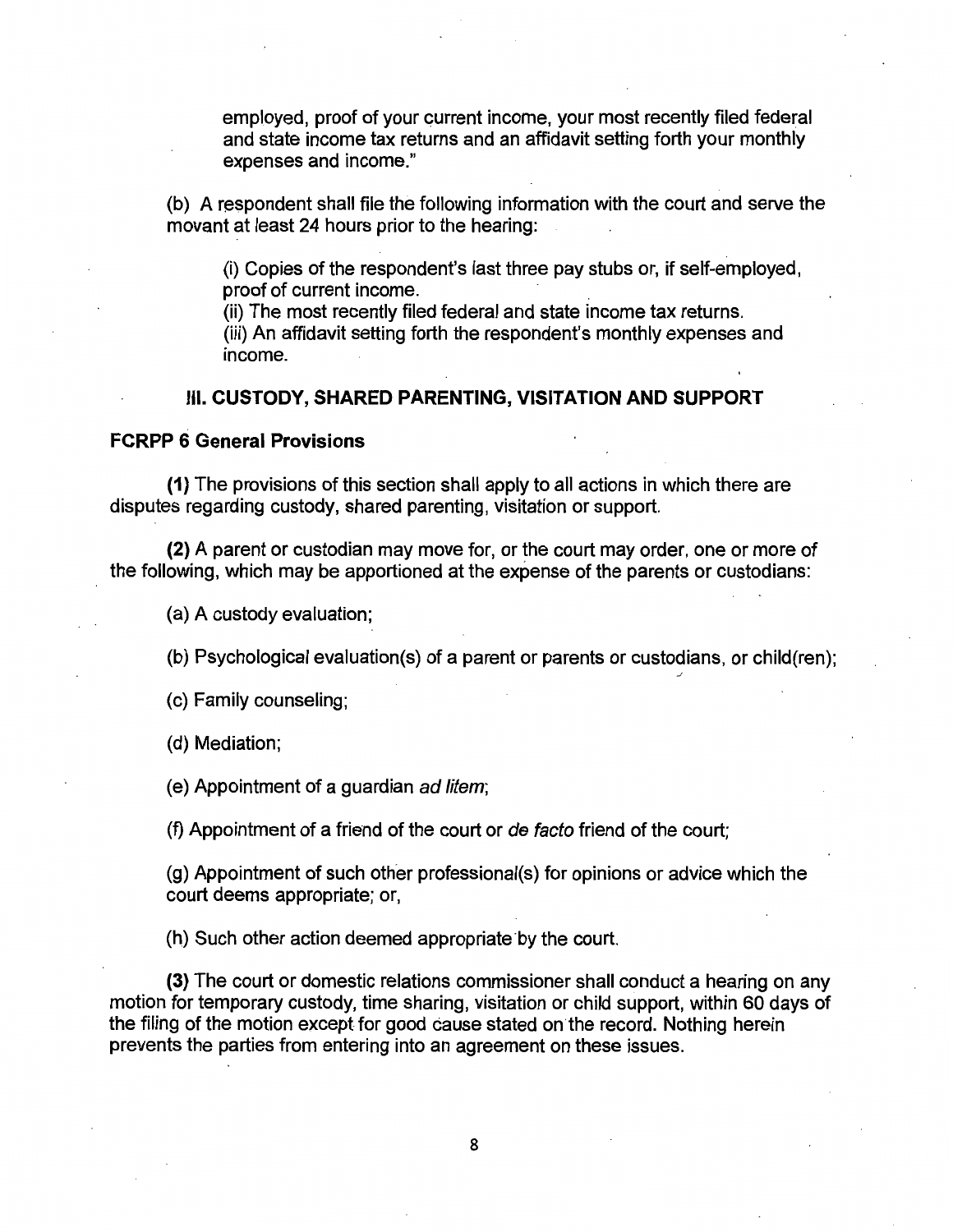(4) In all proceedings for the dissolution of marriage in which children of the marriage are minors, or in any custody proceedings, the court may order the parents or custodians and children to participate in counseling or divorce education on a case-bycase basis, which shall be at the expense of the parties.

# OFFICIAL COMMENTARY:

Particular attention should be paid to the distinction between a guardian ad litem appointed pursuant to subsection (2)(e) and a friend of the court appointed pursuant to subsection (2)(f). A quardian ad litem is an attorney advocating for the best interest of the child and should be appointed with that role in mind. Morgan v. Getter, 441 S.W.3d 94 (Ky. 2014). "The GAL should not file reports, testify, make recommendations, or otherwise put his own or her own credibility at issue." Id. at 114. By contrast, a friend of the court or de facto friend of the court is an investigator who advises the court. He or she may make recommendations and file reports, and he or she is subject to crossexamination by the parties' counsel. Use of the AOC form orders of appointment is required to avoid conflating these two roles and to provide clarity to appointed persons, counsel, and parties.

# **FCRPP 7 Custody**

(1) Unless otherwise ordered by the court, in any action in which the permanent custody or time-sharing of the child(ren) is in issue, each party shall, not less than 14 days prior to the day set for hearing, provide the other party(ies) with a list of the names and addresses of every person and a short statement of the subject of their testimony, other than a parent or the child(ren) of the parents, expected to be called as a witness, as well as a list of exhibits to be entered.

#### (2) Relocation.

(a) Joint Custody

(i) Before a joint custodian seeks to relocate, Written notice shall be filed with the court and served on the non-relocating joint custodian.

(ii) The written notice shall include the proposed relocation address, date of relocation and the effect, if any, of relocation on court-ordered timesharing.

(iii) If court-ordered time-sharing is affected by the proposed relocation, within 20 days of the filing of the notice, the relocating joint custodian shall file an agreed order or a motion to modify the existing time-sharing order. (iv) Within 20 days of service of the notice, the non-relocating joint custodian may file a motion to modify custody or time-sharing.

## (b) Sole Custody

(i) Before a sole custodian seeks to relocate, written notice shall be filed with the court and served on the non-custodial parent.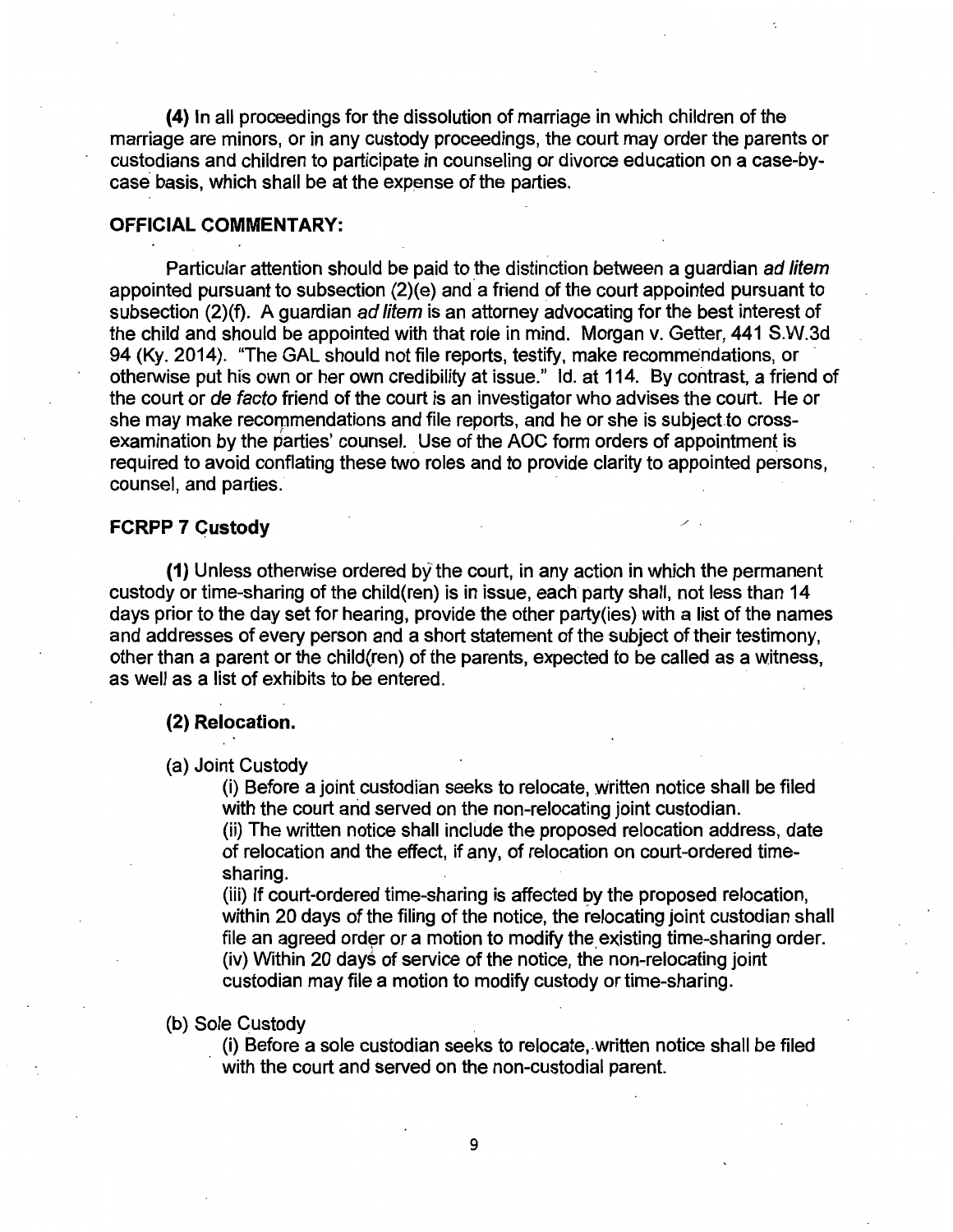(ii) The written notice shall include the proposed relocation address, date of relocation and the effect, if any, of relocation on court-ordered timesharing. .

(iii) If the court-ordered time-sharing is affected by the relocation, within 20 days of service of the notice, the non-custodial parent may file a motion contesting the change in time-sharing.

# **SUPREME COURT STANDING COMMITTEE ON THE FCRPP (2012) COMMENTARY**

Pursuant to KRS 403. 770, if the relocating custodian has an active Emergency Protective Order or Domestic Violence Order against the other parent or custodian, the relocating custodian must not be required to disclose to the other party the relocation destination. The court and clerks will strictly comply with the statutory mandates set forth in KRS 403.770. If the domestic violence action is not pending in the same circuit, the court may require the relocating custodian to disclose the relocation destination provided only if the location is filed under seal, with strict confidentiality maintained by the court and clerk, and the location is not disclosed to the opposing party.

## **FCRPP 8 Time-SharingNisitation**

**(1)** A parent shall be entitled to time-sharing/visitation as ordered by the court, which may be in accordance with the Model Time-Sharing/Visitation Guidelines, unless otherwise agreed to by the parties or ordered by the court.

**(2)** Model Time-SharingNisitation Guidelines are set forth in Appendix A to these Rules or other guidelines may be applied and set forth in local rules.

# **FCRPP 9 Support**

**(1)** Once support has been set by the court, it shall continue in full force and effect unless modified by the court, or ended by operation of law.

**(2)** An order directing the payment of child support shall be entered utilizing the AOC-152, Uniform Child Support Order and/or Wage/Income Withholding Order which is the form prescribed by the Administrative Office of the Courts pursuant to KRS 205.713 and KRS 205.802. This form shall be located on the Court of Justice website and shall include the following:

(a) The amount and frequency of the support payments;

- (b) That the payment shall be paid
	- (i) By wage/income withholding, to begin immediately; or,

(ii) If wage/income withholding is not ordered to begin immediately for good cause shown, as ordered by the court and as directed in KRS 403.215; or,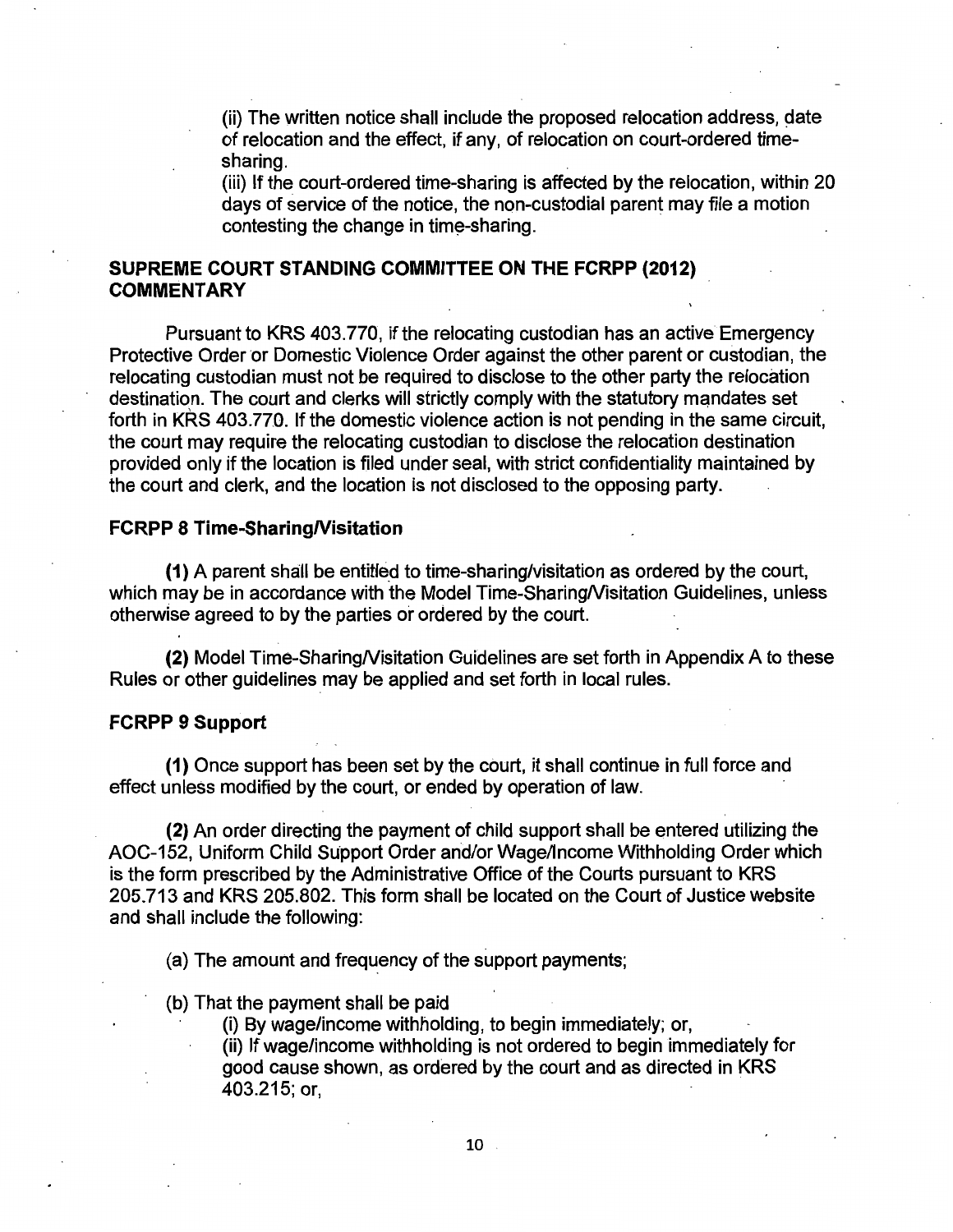(iii) According to a written agreement reached between both parties which provides for an alternative arrangement to wage/income withholding.

(c) In non-IV-D cases the federal Income Withholding for Support (IWO) form OMB 0970-0154, and in IV-D cases the state CS-89, shall be utilized to notify the employer/income withholder of any wage/income withholding ordered by the court.

(d) The party responsible for medical and other ordered expenses of the child(ren); and,

(e) The social security numbers of the parties and child(ren), CR 7.03 notwithstanding.

(3) Notice of any wage/income withholding shall be served upon the employer and the employee as follows:

(a) In non-IV-D cases, the OMB 0970-0154 shall be accompanied by the underlying AOC-152.

(b) In IV-D cases, the CS-89 shall be utilized.

# **(4) Motions to Establish or ·Modify Child Support**

(a) A motion to establish or modify child support shall be accompanied by the following:

(i) A completed child support guidelines worksheet with movant's portion completed.

(ii) Copies of the movant's last three pay stubs or, if movant is selfemployed, proof of the movant's current income.

. (iii) The most recently filed federal and state income tax returns.

(iv) Verification of the cost of health insurance for the child(ren) only. (v) A notice of hearing accompanying a motion for child support which shall contain the following statement: "You must file with the Court, at least 24 hours prior to the time of the hearing, a completed child support guidelines worksheet and copies of your last three pay stubs or, if selfemployed, proof of your current income and the most current federal and state tax returns."

· (b) A respondent shall file the following information with the court and serve the movant at least 24 hours prior to the hearing:

(i) A completed child support worksheet. '

(ii) Copies of the respondent's last three pay stubs or, if self-employed, proof of current income.

(iii) The most recently filed federal and state income tax returns.

(iv) Verification of the cost of health insurance for the child(ren) only.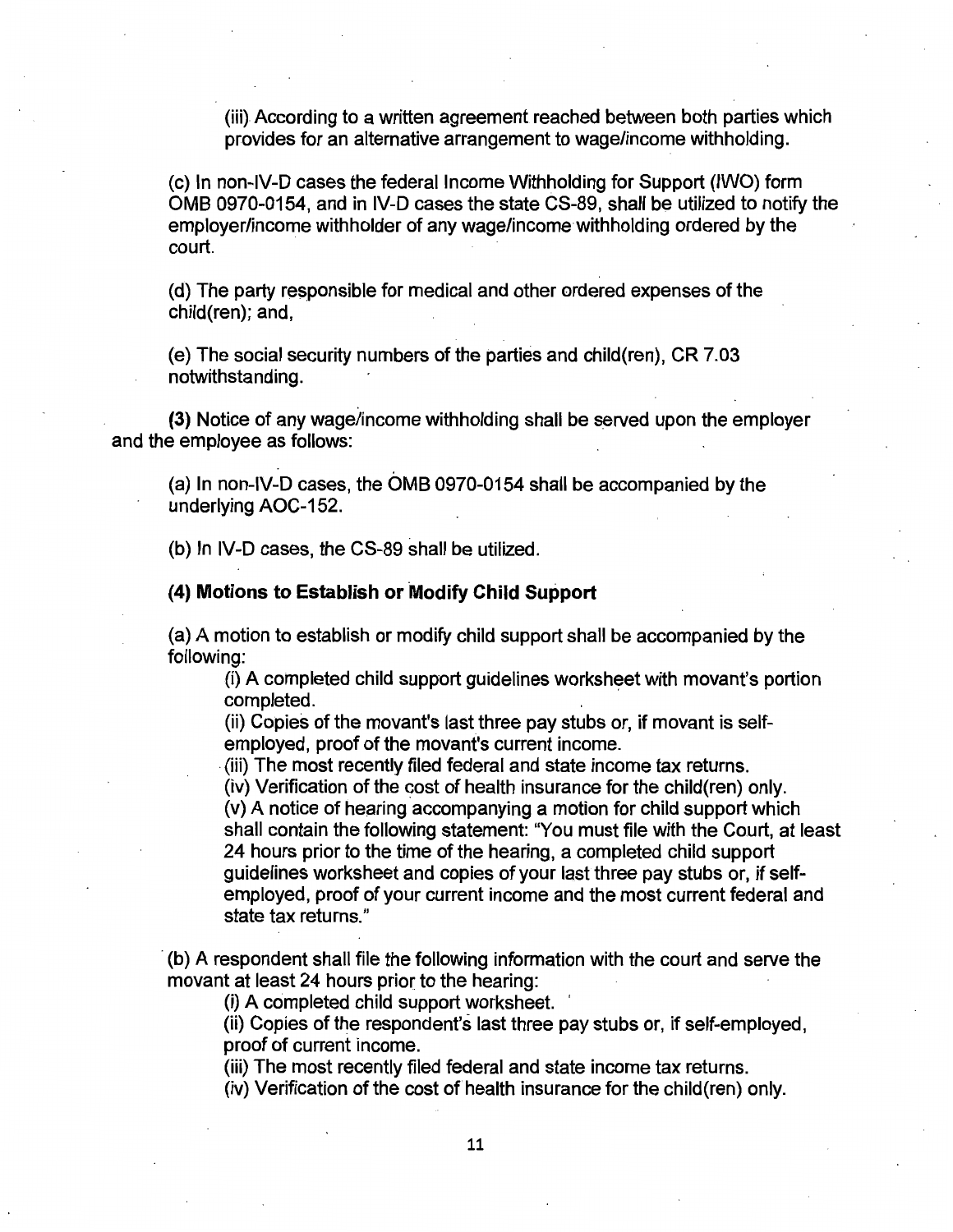(c) In addition, in cases that are Title IV-D cases, counsel shall certify, prior to the hearing being held, that reasonable efforts were made to resolve all the issues in dispute.

## IV. DOMESTIC VIOLENCE AND INTERPERSONAL PROTECTIVE ORDERS

#### FCRPP 10 Issuance of Summons

(1) If an emergency protective order or temporary interpersonal protective order is not issued due to an insufficient relationship as identified in KRS 403.720(2) or (5), or· KRS 456.030(1) or for failure to state an act or threat of domestic violence, dating violence and abuse, stalking or sexual assault between the parties, the finding of the insufficient relationship or failure to state an act or threat of domestic violence, dating violence and abuse, stalking or sexual assault shall be noted on the petition by the judge, and no summons shall be issued.

(2) If the relationship is one recognized under KRS 403.720(2) or (5) and there is a finding of domestic violence and abuse, dating violence and abuse, stalking or sexual assault and a finding of immediate and present danger, an emergency protective order or temporary interpersonal protective order shall be issued.

(3) If there is no finding of an immediate and present danger of domestic violence and abuse, dating violence and abuse, stalking or sexual assault when the relationship is one recognized under KRS 403.720(2) or (5), or KRS 456.030(1) but the court determines that domestic violence and abuse, dating violence and abuse, stalking or sexual assault exists, a summons shall be issued and a hearing shall be held to determine if a domestic violence order or interpersonal protective order should be issued. Any finding at the hearing shall constitute an appealable order.

(4) If a summons is issued for a minor child pursuant to KRS 403.730, service shall be in the manner prescribed in CR 4.04(3). If the minor child has no guardian or committee, a guardian ad litem shall be appointed pursuant to CR 17.03(2) and KRS 3.87.305.

#### **COMMENTARY**

This Rule is about civil protection orders and not about the automatic IPO issued post-conviction in criminal cases.

#### FCRPP 11 Contempt Proceedings

(1) No petitioner shall be held in contempt for failure to appear at a domestic violence or interpersonal protective order hearing or for failing to prosecute a civil or criminal contempt violation of a protective order except for good cause shown on the record. Failure to appear may result in denial of the petition.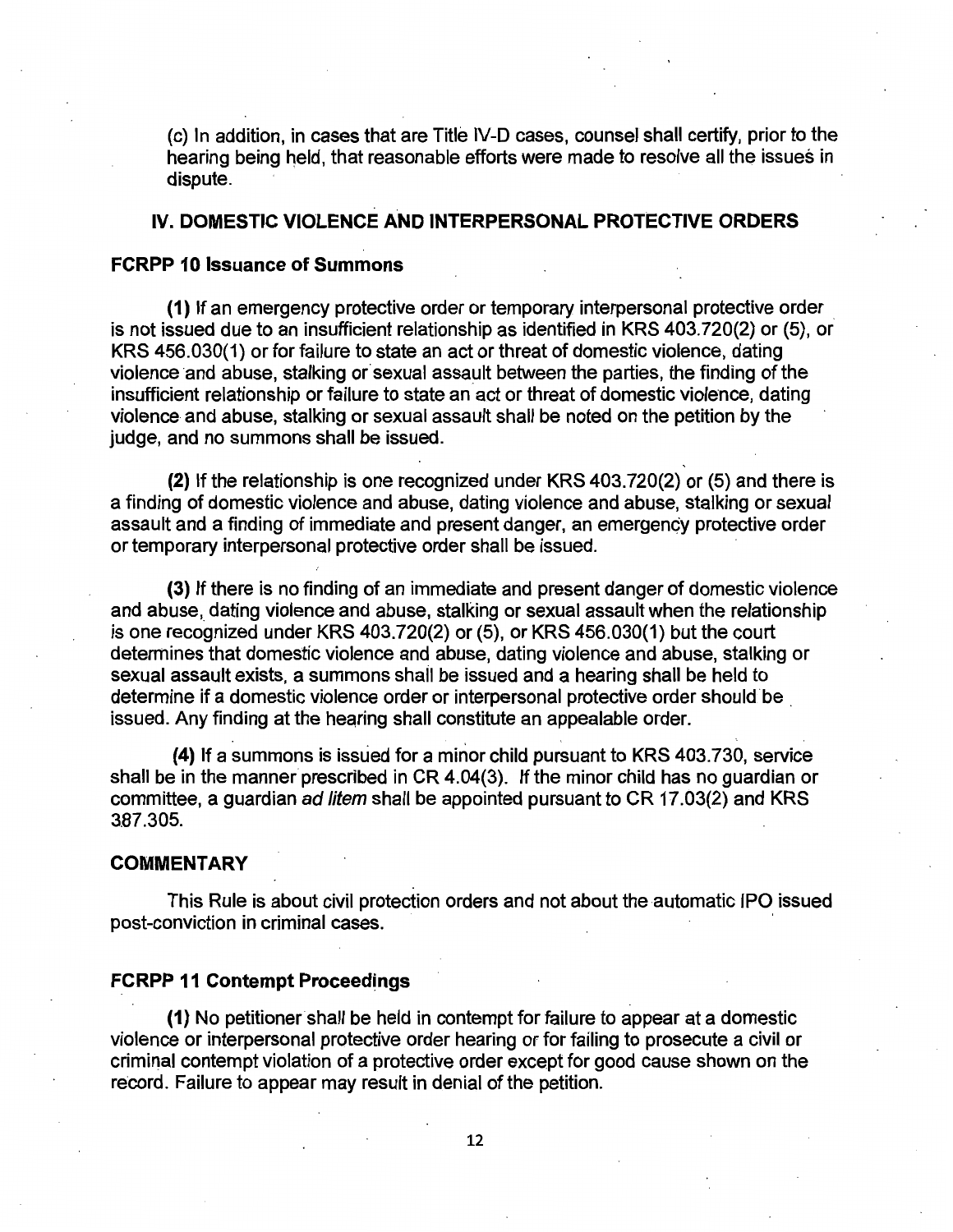**(2)** When the court conducts contempt proceedings in domestic violence or interpersonal protective order actions, the party subject to contempt shall be represented by counsel, unless waived, and an attorney shall be appointed by the court if the party qualifies as an indigent.

# **FCRPP 12 Reissuance of Emergency Protective Order or Temporary Interpersonal Protective Order Upon Transfer to Another Circuit**

When the local protective order protocol requires that a case be transferred to another circuit due to a pending dissolution case, any active emergency protective order or active temporary interpersonal protective order shall continue and the summons shall be re-issued by the initiating court, pursuant to KRS 403.740(4), for a period not to exceed 14 days if service has not been made on the adverse party by the date of transfer, or as the court determines is necessary for the protection of the petitioner. Thereafter, reissuance of the summons shall occur as needed in the court of transfer.

# **V. PATERNITY ACTIONS**

# **FCRPP 13 Genetic Testing**

When paternity is an issue in any action, the court may order the mother, child and the putative father to submit to genetic tests as follows:

**(1)** In a case in which paternity is denied or in which the parties request genetic testing, on motion made by any party, a pretrial order shall be entered by the court forthwith which requires both parties and the child to submit to genetic tests in accordance with KRS 406.081 or 406.091 unless an agreed order is entered.

**(2)** Within 30 days of receipt of the genetic report, the petitioner shall file the original report with the court in support of a motion to dismiss, a motion for trial or a motion for summary judgment. This does not preclude prehearing conferencing in the interim which may extend the 30 days by agreement or resolve the issues.

**(3)** In those cases in which the genetic test report excludes the defendant from the paternity of the child, the court, after the expiration of 30 days from the date of the filing of the exclusionary report, shall enter an order of dismissal. in favor of the defendant' unless a motion for additional testing pursuant to KRS 406. 091 is filed prior to the expiration of the 30 days.

# **VI. POST-DECREE AND POST-FINAL ORDER**

## **FCRPP 14 Post-Decree and Post-Final Order Service**

All motions filed more than six months after the entry of a Decree of Dissolution or a final order shall be served on the party at the last known address and upon the attorney of record, if any, by ordinary mail.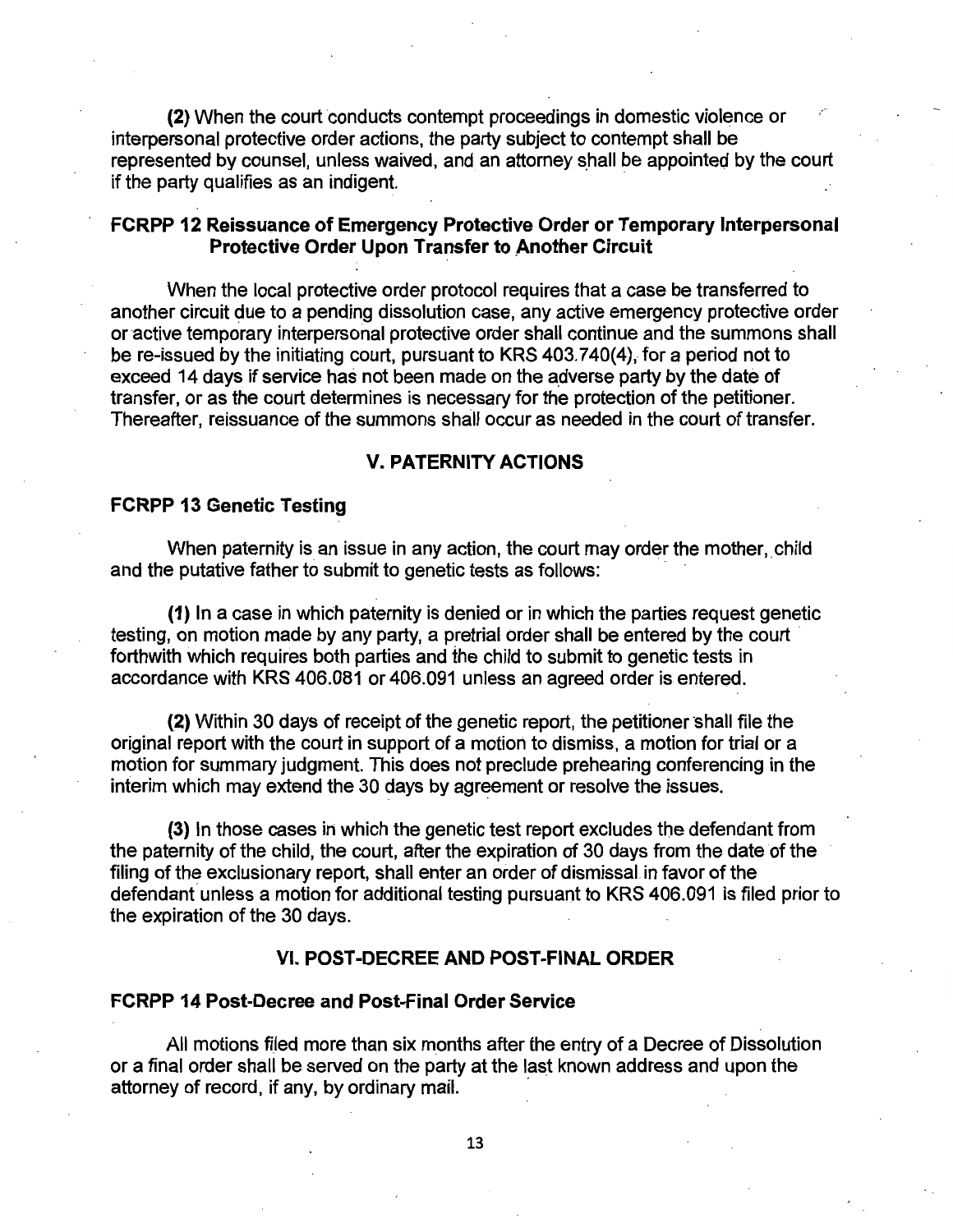# VII. **DEPENDENCY, NEGLECT OR ABUSE**

# **FCRPP 15 Orders in Dependency, Neglect or Abuse Actions**

To the extent not otherwise specified, any order entered in a dependency or neglect or abuse action shall be on the appropriate Administrative Office of the Courts forms.

# **FCRPP 16 Notice in Dependency, Neglect or Abuse Actions**

**(1) Judicial Notice.** In making any determinations with regard to a child in a dependency or neglect or abuse action, the court may consider the findings of fact and court orders from any other court proceeding in any other court file· involving the child or the child's parents or the person exercising custodial control or supervision, if the court is aware of such proceedings. To the extent that the court relies on such, the court shall include a copy of that material in the record.

**(2) Notice and Opportunity to be Heard.** Prior to any review or permanency hearing, the state child welfare agency shall inform the court of the name and address of the foster parents, pre-adoptive parents and any relatives who are providing care for the child. The clerk shall provide notice of any review or permanency hearing to all parties and to the child's foster parents, pre-adoptive parents, and any relatives who are providing care for the child. The foster parents, pre-adoptive parents or any relative who is providing care for the child shall have an opportunity to be heard and may be subject to cross examination but shall not be designated as a party to such a proceeding solely on the basis of such notice and right to be heard. If the parent/custodian against whom a petition has been filed is present when the permanent custody hearing is set, that parent shall be given written notice while in court, which is sufficient notice under this rule.

# **FCRPP 17 Service**

. **(1) A** copy of the petition and summons, and an emergency custody order, if any, shall be served upon parents or persons exercising custodial control or supervision or who have been awarded legal custody by a court or claims a right to legal custody under the law of this state. It may be served by any person authorized to serve process except the state child protective service agency.

**(2) A** notice and statement of the rights and a blank affidavit of indigency, which contain the contents of the official AOC forms, AOC-DNA-2.2, Notice of Emergency Removal, and AOC-DNA-11, Financial Statement, Affidavit of Indigence, Request for Counsel and Order, shall be served with the emergency custody order. The official AOC forms are available for use in compliance with this rule.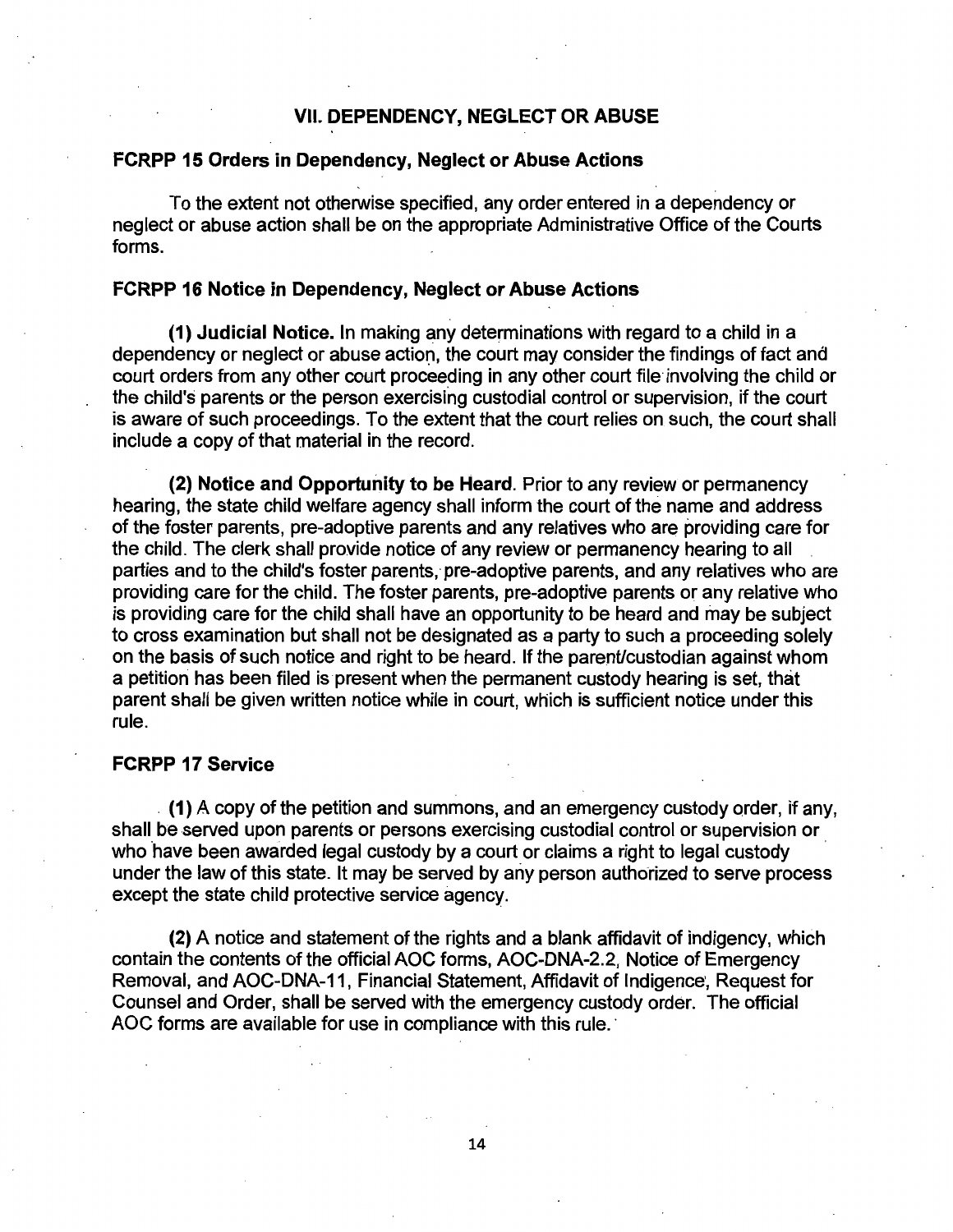# **SUPREME COURT STANDING COMMITTEE ON THE FCRPP (2012) COMMENTARY**

If a permanent custody motion is filed within a Dependency, Neglect and Abuse · (DNA) action pursuant to KRS 620.027, the movant shall· ensure that personal service · of the permanent custody motion has been perfected upon both parents and any other legal custodian, except as otherwise directed by the Uniform· Child Custody Jurisdiction and Enforcement Act (UCCJEA). Personal service shall be perfected in accordance with the Kentucky Rules of Civil Procedure, CR 4, et. seq. If said service has not been properly perfected in the DNA action, the court should deny the motion and require the movant to file a proper petition for child custody pursuant to KRS Chapter 403.

# **FCRPP 18 Emergency Custody Orders in Dependency, Neglect or Abuse Actions**

**(1)** Any request for an emergency custody order in a dependency, neglect or abuse case shall be in writing and shall be. accompanied by an affidavit for emergency custody order which contains the contents of the official AOC form, AOC-DNA-2.1, Affidavit for Emergency Custody Order, and which alleges dependency, or abuse or neglect. The affidavit shall be presented to the judge with any other documentation presented at the time of the filing of the request. The official AOC form may be utilized for compliance with this rule.

**(2)** The person seeking the emergency custody order shall indicate on the affidavit whether there are other proceedings pending, or any orders of custody, related to the child in the Commonwealth or any other state.

(3) The emergency custody order shall contain the contents of the official AOC form, AOC-DNA-2, Emergency Custody Order, which is available for use in compliance with this rule. In no event shall a child be removed pursuant to KRS 620.060 only on a verbal order.

(a) Upon issuance of an emergency custody order by the judge, the person seeking the emergency custody order shall file the emergency custody order and the affidavit with the clerk no later than the close of the next work day and the clerk shall assign a case number.

(b) If not filed with the emergency custody order, a petition shall be filed with the clerk within 72 hours of taking the child into custody in the same case file as the emergency custody order and affidavit.

(c) The court may, after issuing an emergency custody order, transfer the case for forum non conveniens to the county where the dependency, abuse or neglect is alleged to have occurred and shall notify the court to which the case is being transferred, upon issuance of the transfer order.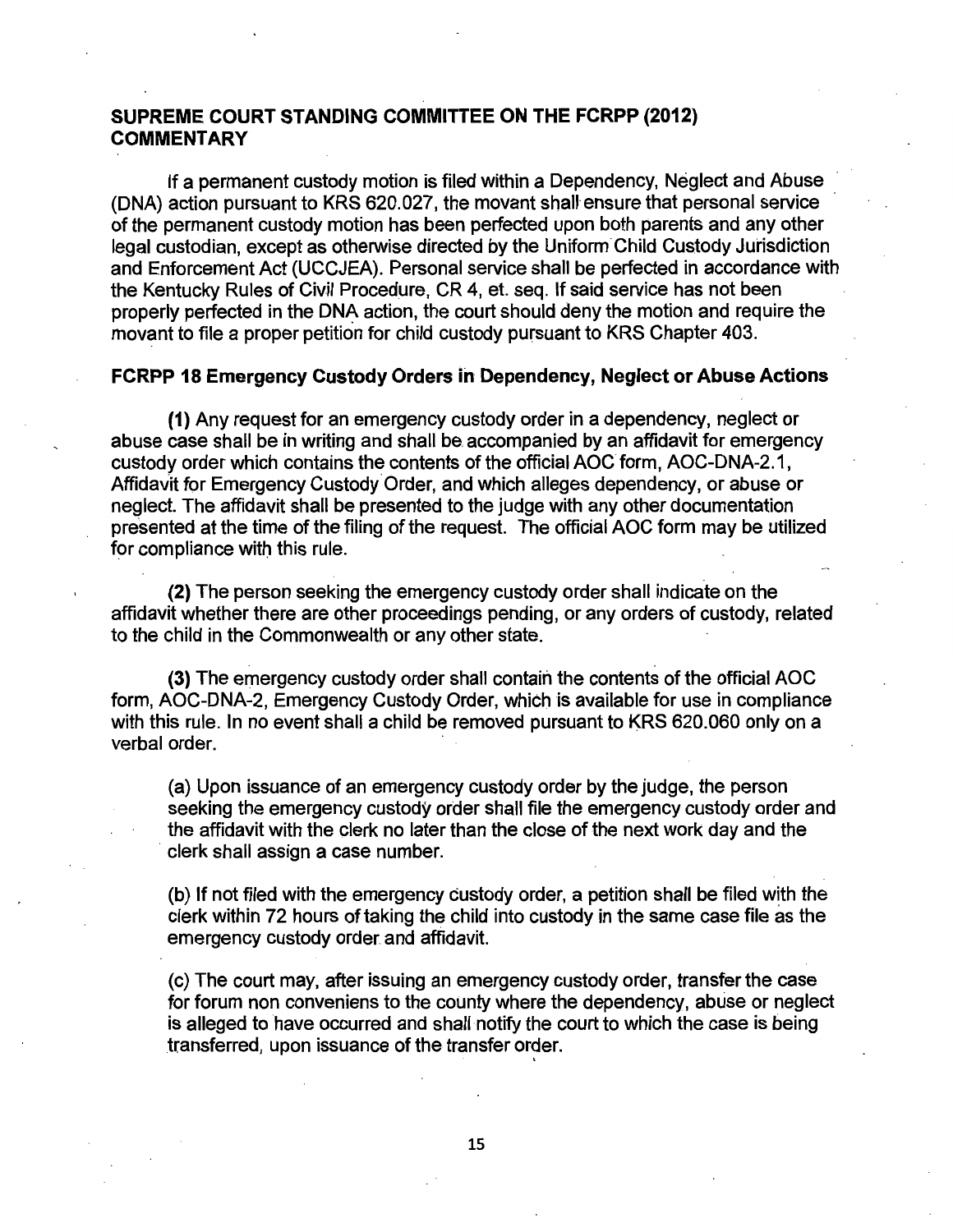## **FCRPP 19 Petition**

**(1) A** petition pursuant to KRS Chapter 620 shall contain the contents of the official AOC form, AOC-DNA-1, Dependency Neglect or Abuse Petition, which is available for use in compliance with this rule. In proceedings involving siblings, separate petitions shall be filed for each child and individual case numbers shall be assigned by the clerk of the court, but all siblings' files shall be assigned to the same judge.

**(2)** When a petition is filed a copy shall be mailed or provided by the clerk to the parents or other person exercising custodial control or supervision, the state child protective service agency, the county attorney, any guardian ad litem, and any counsel of record, no later than the business day following the filing of the petition.

# **FC.RPP. 20 Notice of Temporary Removal Hearing**

**(1)** The clerk shall provide notification of the temporary removal hearing to the parents or other person exercising custodial control or supervision, county attorney, the state child protective service agency, any guardian ad litem (or by statute, counsel for the child), and any counsel of record.

**(2)** The order entered at the hearing shall contain the contents of the official AOC form, AOC-DNA-3, Order-Temporary Removal Hearing, which is available for use in compliance with this rule.

## **FCRPP 21 Orders from Hearings**

**(1.) Adjudication Hearing.** The order entered at the hearing shall contain the contents of the official AOC form, AOC-DNA-4, Order-Adjudication Hearing, which is available for use in compliance with this rule.

**(2) Disposition Hearing.** The order entered at the hearing shall contain the contents of the official AOC form, AOC-DNA-5, Order-Disposition Hearing, which is available for use in compliance with this rule.

(3) **Permanency Hearing.** The order entered at the hearing shall contain the contents of the official AOC form, AOC-DNA-6, Order-Disposition Hearing, which is available for use in compliance with this rule.

**(4) Permanent Custody Order.** Any order of permanent custody entered pursuant to KRS 620.027 shall contain the contents of the official AOC form, AOC-DNA-9, Order-Permanent Custody, which is available for use in compliance with this rule.

**(5) Verbal Approval or Stamped Signatures.** No orderin a dependency, neglect and abuse action may be entered on verbal approval or stamped signature.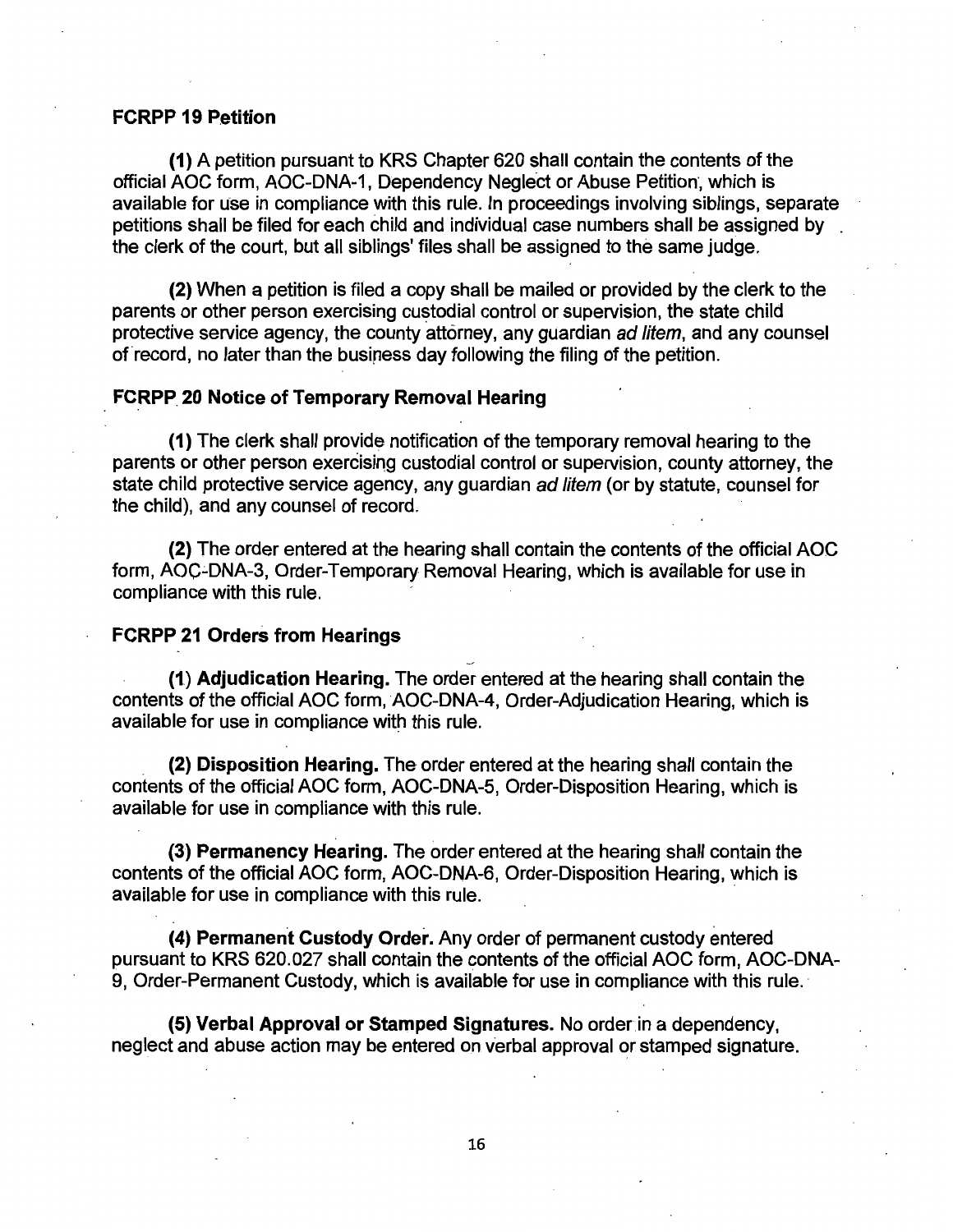# **SUPREME COURT STANDING COMMITTEE ON THE FCRPP (2012) COMMENTARY**

Faxed or scanned original signatures and encrypted or otherwise secure digital signatures authorized by the Supreme Court have been deemed to be acceptable methods of signature for purposes of these Rules.

# **FCRPP 22 Continuances**

**(1)** If the court grants an extension of time or a continuance for any hearing other than the annual permanency hearing, it shall make written or oral findings on the record that the continuance is necessary in the best interest of the child, for discovery or presentation of evidence or witnesses, to protect the rights of a party, or for other good cause shown.

**(2)** The annual permanency review hearing shall be conducted at least annually and shall not be continued beyond 12 months from the placement of the child in foster care for any reason, including good cause.

# **SUPREME COURT STANDING COMMITTEE ON THE FCRPP (2012) COMMENTARY** .

Pursuant to 45 C.F.R. 1356.21(b}(2)(i), the state child welfare agency must obtain a judicial determination that it has made reasonable efforts to finalize the permanency plan that is in effect (whether the plan is reunification, adoption, legal guardianship, placement with a fit and willing relative, or placement in another planned permanent living arrangement) within 12 months of the date the child is considered to have entered foster care and at least every 12 months thereafter while the child is in foster care. Under 45 C.F.R. 1356.21(b)(2)(ii), if such a judicial determination is not made, the child becomes ineligible under title IV-E at the end of the month in which the judicial determination was required to have been made, and remains ineligible until such a determination is made.

## **FCRPP 23 Dismissal**

Once filed, a petition shall be dismissed only upon court order.

# **FCRPP 24 Transfer**

Cases shall not be transferred from *one* county to another prior to adjudication except on a specific finding of improper venue or forum nonconveniens.

## **FCRPP 25 Appearances**

Any attorney appearing on behalf of a party in a dependency, neglect or abuse action shall file a written entry of appearance unless an order appointing the attorney as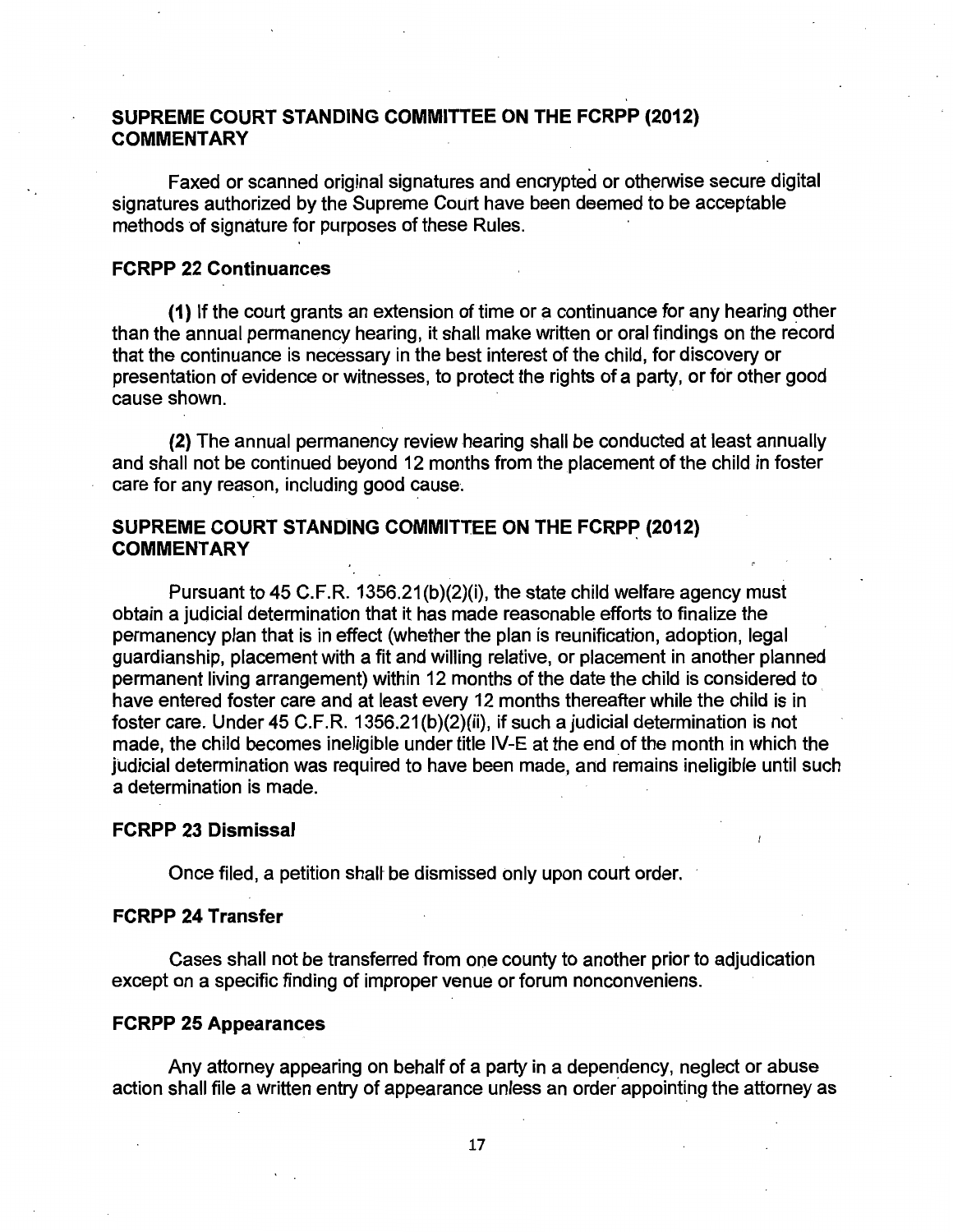guardian ad litem (or by statute, counsel for the child), or court-appointed counsel has been entered. An attorney shall not withdraw from representation except upon motion to withdraw granted by the court.

## FCRPP 26 Records and Transcripts

(1) An electronic or stenographic record of interviews with children; including a recording of any in-camera proceedings, shall be filed under seal with the clerk and may be made available to the parties or their counsel on motion and written order of the court.

(2) In courts that have more than one county in their jurisdiction any recordings made in a county other than where the action is filed shall be delivered to the clerk of the county where the action is filed by the court ordering the hearing.

#### FCRPP 27 Reports

Any dispositional report shall be filed, and a copy, electronic or otherwise, provided to the court, the guardian *ad litem*, pro se litigants, and all counsel of record, three days prior to a dispositional hearing and shall contain the contents of the official AOC form, AOC-DNA-12, Dependency, Neglect or Abuse Dispositional Report, which is available for use in compliance with this rule.

# FCRPP 28 Case Plan and Case Progress Reports

The court shall require the following to be filed in the court record and provided to all parties:

. (1) The out of home case plan;

(2) Any visitation agreement for the case plan or the case permanency plan; and,

(3) Any prevention plan or safety plan developed by the child protective service agency.

(4) The state child welfare agency shall provide the names and addresses of the child's foster parents, pre-adoptive parents or relatives providing care to the child, court appointed special advocate, and foster care review board member assigned to the case with the case permanency plan or case progress report filed with the court on a form prescribed by the Administrative Office of.the Courts.

#### FCRPP 29 Reviews

(1) Permanency Progress Review. In addition to the annual permanency hearing mandated by KRS 610.125, the court shall conduct a permanency progress review no later than 6 months after a child is placed in foster care, in the home of a non-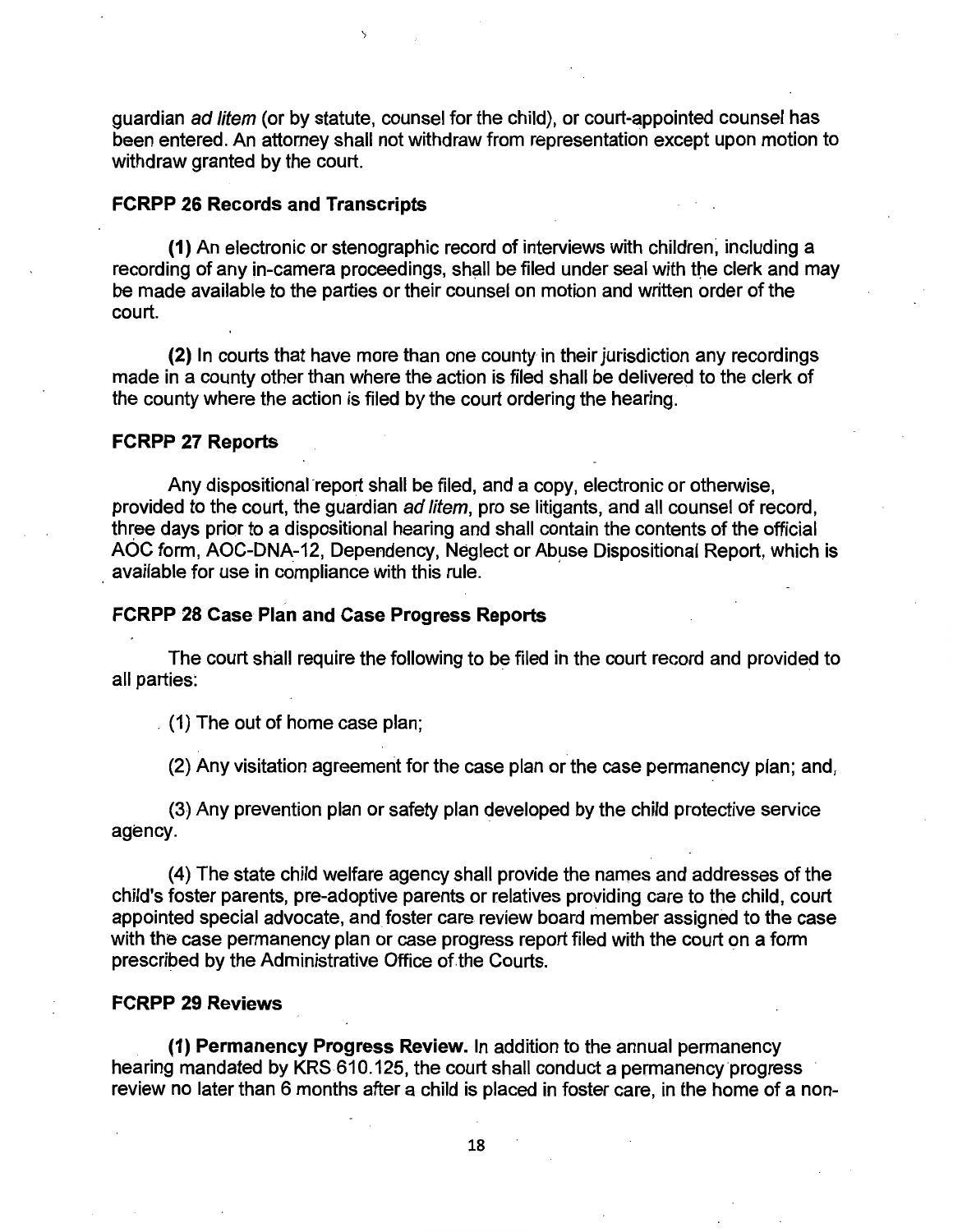custodial parent, or other person or agency, when that child was sixteen years of age or younger at the time of the filing of a dependency, neglect or abuse petition.

**(2) Independent Living Review.** In addition to the permanent placement review and the annual permanency hearing, and when the child remains in foster care or committed to the state child welfare agency, the court shall conduct an independent living review at least 6 months prior to the child turning 18 years of age to ensure that training on independent living and other appropriate services have been included in the case plan and are being provided to the child.

# **SUPREME COURT STANDING COMMITTEE ON THE FCRPP (2012) COMMENTARY** .

With respect to FCRPP 30(1), if a permanent custody motion is filed within a Dependency, Neglect or Abuse (DNA) action pursuant to KRS 620.027, the movant shall ensure that personal service (of the DNA action) has been perfected upon both parents and any other legal custodian, except as otherwise directed by the Uniform Child Custody Jurisdiction and Enforcement Act (UCCJEA). Personal service shall be perfected in accordance with the Kentucky Rules of Civil Procedure, CR 4, et. seq. If said service has not been properly perfected in the DNA action, the court should deny the motion and require the movant to file a proper petition for child custody pursuant to KRS Chapter 403.

## **FCRPP 30 New Action**

Any new allegation or request for removal after a child has achieved permanency shall be filed as a new action.

# VIII. **ADOPTION AND TERMINATION OF PARENTAL RIGHTS**

# **FCRPP 31 Venue and Petition**

**(1) Venue.** When filed in the same county in which a KRS Chapter 620 . proceeding has been held, a proceeding under KRS Chapter 625 shall be assigned to the same family court division that heard the KRS Chapter 620 action. Otherwise, venue shall proceed according to KRS 625.050(4).

# **(2) Petition.**

(a) A separate petition shall be filed for each child and individual case numbers shall be assigned by the clerk of the court in proceedings filed pursuant to KRS Chapters 199 and 625, and in the case of siblings, shall be heard by the same judge.

(b) Every petition in an adoption or termination of parental rights action shall include the case number of any underlying juvenile case, specifically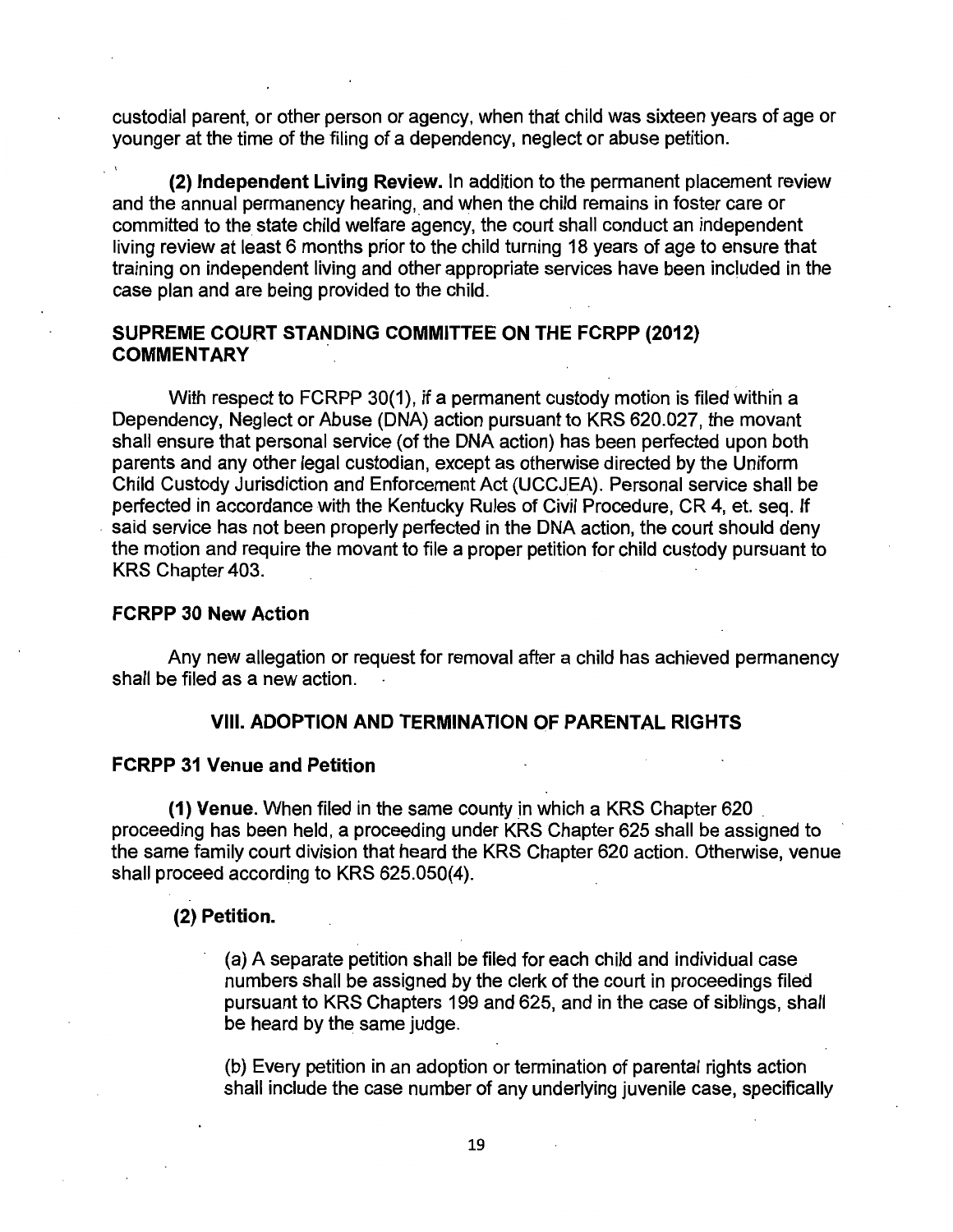dependency, neglect or abuse or termination of parental rights cases, and shall include the name of any quardian ad litem (or by statute, counsel for the child) previously appointed.

## FCRPP 32 Adoption

(1) No request for final hearing shall be made prior to the filing of the state child protective service agency report pursuant to KRS 199.510.

(2) In the. event of an uncontested adoption, a hearing shall be held within 60 days of the filing of a request for a final hearing.

(3) A continuance of any final hearing date shall not be granted except upon good cause shown. Annual permanency review hearings shall continue to be held in any dependency, neglect and abuse action as required by FCRPP 22 until finalization of the adoption.

## FCRPP 33 Involuntary Termination

(1) Immediately upon the filing of any petition for.involuntary termination of parental rights, the petitioner shall obtain a pretrial date. In the event the parents are not served prior to the pretrial date, the pretrial date shall be used as a case status review to expedite the proceeding.

(2) A continuance of any final hearing date shall not be granted except upon good cause. shown. The annual permanency review hearings shall continue to be held in any dependency, neglect and abuse action as required by FCRPP 22 until permanency is achieved.

# FCRPP 34 Orders Terminating Parental Rights

The clerk of the court shall send two certified copies of the order terminating parental rights to the state child protective agency. The prospective adoptive parent or his or her attorney, if any, may obtain a certified copy of the order terminating parental rights from the state child protective agency to attach to the adoption petition.

## FCRPP 35 Post-Termination of Parental Rights Review

If an order terminating parental rights is entered, a copy of the order shall also be certified to the record in the underlying 'dependency, neglect and abuse case which shall be identified in the order. The clerk of the court in the underlying dependency, neglect and abuse case shall docket the matter for a review hearing within 90 days from the date of the entry of the order of termination of parental rights and shall docket the matter as directed by the court at least annually thereafter until permanency is achieved.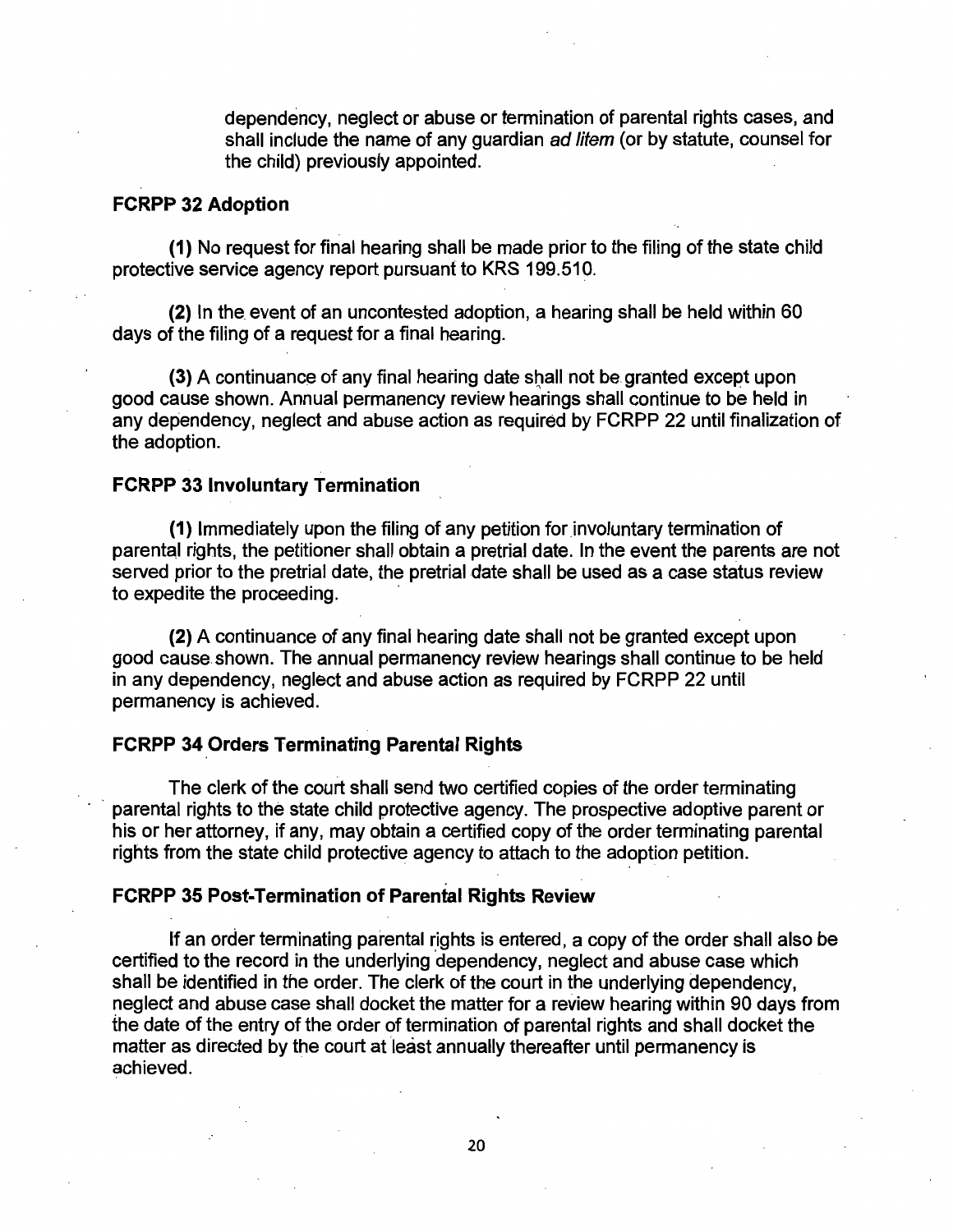# IX. **APPENDIX A**

# **Appendix A Model Time-Sharing Visitation Guidelines**

#### **Model Time-SharingNisitation Guidelines**

The following schedules are suggested. as **guidelines** for the parents and the . court in establishing time-sharing/visitation schedules. Each case will present unique facts or circumstances which shall be considered by the court in establishing a timesharing/visitation schedule and **the final schedule established by the court or agreed to by the parents may or may not be what these guidelines suggest.** 

1. The time-sharing/visitation schedule set by the court for holidays, school breaks and summer break should control over regularly scheduled timesharing/visitation time, even if this allows successive time-sharing/visitation periods.

2. The parent exercising time-sharing/visitation should be responsible for timely picking up the child(reri) at the beginning of the time-sharing/visitation period and returning the child(ren) in a timely manner at the end of the time-sharing/visitation period.

3. Times in a time-sharing/visitation schedule should be set in the time zone where the child primarily resides.

4. For time-sharing/visitation times pertaining to school holidays, whether in a formal school or home-schooled, the school holidays where the child(ren) primarily resides should apply.

5. Each parent should provide to the other parent contact numbers and addresses (unless a domestic violence order is in effect) where the child(ren) can be located during their scheduled time-sharing/visitation time.

6. The parent exercising time-sharing/visitation should be given a minimum of every other weekend as time-sharing/visitation time with the child(ren) and one midweek overnight time-sharing/visitation. The parent having such timesharing/visitation should be responsible for delivering the child(ren) to school, child care, or the other parent's home as specifically ordered by the court or agreed to by the parents.

## 7. Holidays.

a. If a holiday is celebrated on a Monday following a parent's regularly scheduled time-sharing/visitation, then that parent should be permitted to extend parenting time until 6:00 p.m. on the holiday, unless the parents agree otherwise.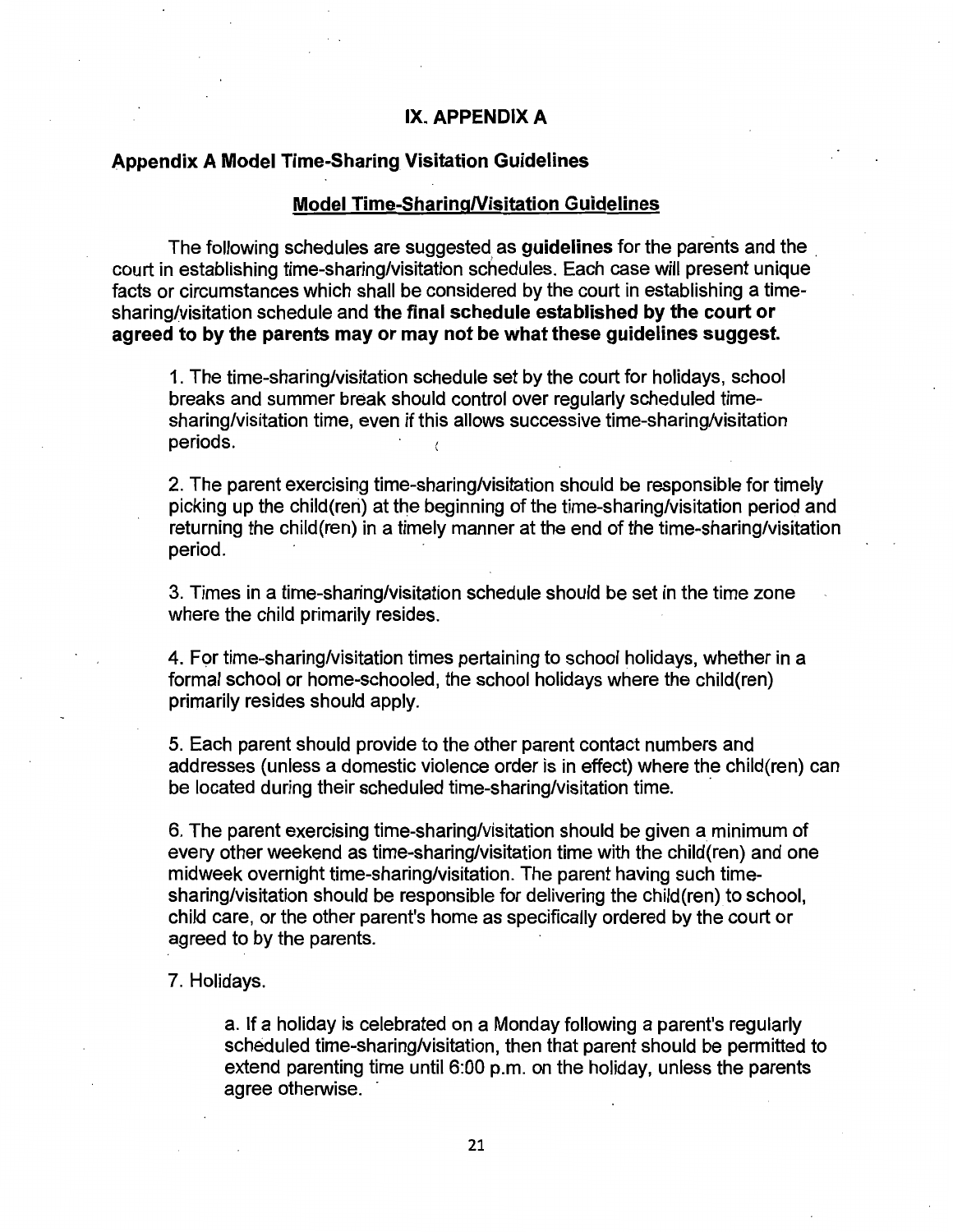b. Other holidays.

(i) Parent exercising time-sharing/visitation.

1) During the first full year after divorce/custody proceedings have been filed, the non-residential parent should have timesharing/visitation scheduled as follows:

> a) New Year's Day and July  $4<sup>th</sup>$  from 8:00 a.m. until 6:00 p.m.

b) Thanksgiving, beginning at 6:00 p.m. the day school ends until 3:00 p.m. Thanksgiving Day. c) Christmas/Winter Break, beginning at 6:00 p.m. the day school ends until noon on December 25. d) Holidays not listed that are of special interest to the family should be assigned to the non-residential parent in time amounts similar to those in a), b) and c) above.

2) Holiday time not scheduled above to the parent exercising time-sharing/visitation should be with the other parent. 3) Mother's Day and Father's Day, regardless of any conflict with the above proposed schedule, should be spent with the appropriate parent from  $8:00$  a.m. until  $6:00$  p.m.

4) Fall Break or Spring Break, as allowed by the child(ren)'s school calendar, should be scheduled for the parent with whom the child(ren) primarily resides in the first full year after the divorce/custody proceedings are filed from 6:00 p.m. the day school ends until 6:00 p.m. the following Friday. If school breaks are longer than one week due to the school schedule, the parent with whom the child(ren) primarily resides should be scheduled for the first half of the break and the other parent should be scheduled for the last half. 5) Summer Break should be scheduled to allow the parent exercising time-sharing/visitation a minimum of two periods of two consecutive weeks during the Summer Break. Each parent should provide the time periods he or she desires to the other parent before the end of the school year, or at least 60 days in advance of the requested time. If a child(ren) must attend summer school in order to pass to the next grade, summer time-sharing/visitation should not prevent school time.

6) Birthdays: Unless the birthday falls on a regularly scheduled time-sharing/visitation day, the parent exercising time-sharing/visitation should be scheduled for birthday time from 5:00 p.m. until 8:00 p.m. If it is a regular day of the parent exercising time-sharing/visitation where the child(ren)